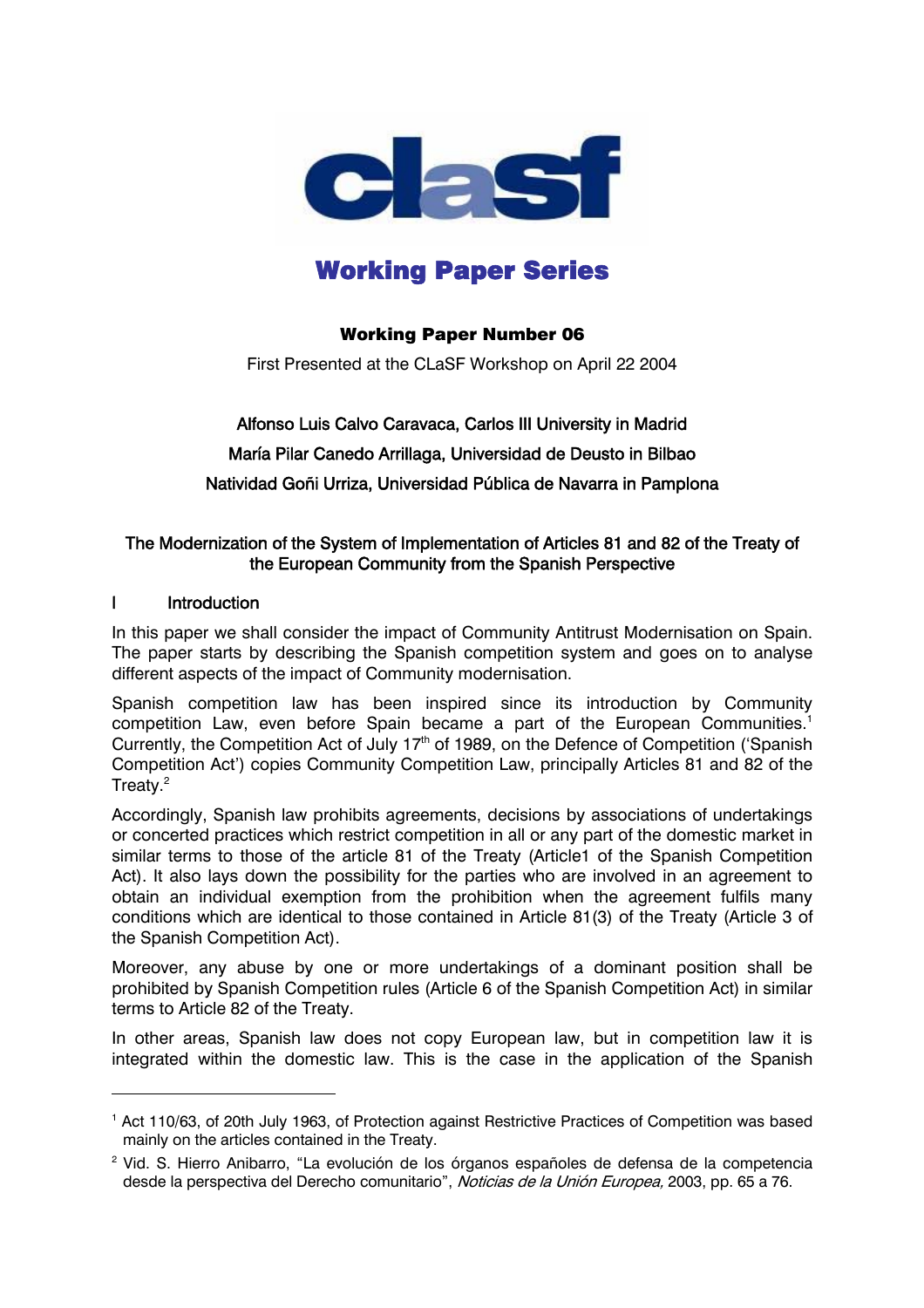equivalent to article 81(3) of the Treaty to categories of agreement.<sup>3</sup> Indeed, the Competition Act refers to the European Block Exemption Regulations. According to the provisions of the Spanish Competition Act (Article 5.1(a)), vertical agreements related only to the Spanish market, are authorised provided that they comply with the provisions in Commission Block Exemption Regulation (EC) No 2790/1999<sup>4</sup> and in Commission Block Exemption Regulation (EC) No 1400/2002.<sup>5</sup> Similar solutions are provided for Technology Transfer agreements, Horizontal agreements and agreements in the Insurance sector.<sup>6</sup>

Spanish Competition Authorities even interpret the Competition Act in exactly the same way that the Commission applies Community Law although they are not required to do so. As a result, most of Spanish interpretations of competition law concepts are identical to their European counterparts, for instance in relation to the notion of abuse of dominant position, and its application to related markets.<sup>7</sup>

More recently, Act 62/2003 has modified many articles of the Spanish Competition Act in order to adapt it to the new model.<sup>8</sup> Furthermore, a proposal for a Royal Decree regarding the application of Community competition law in Spain will provide additional powers for the competition authorities.<sup>9</sup> Unfortunately, Spain has been slow in reacting to Regulation 1/2003 and this necessary implementing Decree has not as yet been adopted.

#### II Organization of the Spanish NCA

#### A Bodies

 $\overline{a}$ 

The application of the Spanish Competition Act, which seeks to ensure the constitutional economic order in the market economy and defend the public interest, is entrusted to the following administrative bodies: The Spanish Competition Court (Tribunal de Defensa de la Competencia), which decides on competition law proceedings brought before it and the Competition Service (*Servicio de Defensa de la Competencia*), which is in charge of bringing proceedings before the Court.

The Competition Service is attached to the Ministry of Economy and its functions are, among others, to instruct proceedings for infringement the Competition Act, to co-operate on the issue of competition with foreign bodies and international institutions and to carry out the tasks of collaboration between the Spanish Administration and the European

<sup>9</sup> Proposal for Royal Decree, of 28<sup>th</sup> January 2004; http://www.mineco.es/dgdc/sdc/anteproyecto4.htm.

 $^{\rm 3}$  Royal Decree 378/2003, of March 28th, developing the Law 16/1989, of July 17th, on Defence of the Competition, as regards Block exemptions, singular authorization and registration of defence of the competition, (B.O.E. n. 90, of 15th April).

 $4$  Of 22<sup>nd</sup> of December 1999 on application of Article 81 (3) of the Treaty to categories of vertical agreements and concerted practices, or in those Community Regulations that substitute it, Official Journal L 336 29.12.1999, pp. 21-25 (Article 2 (1) Royal Decree 378/2003, cit.).

<sup>&</sup>lt;sup>5</sup> Of 31<sup>st</sup> of July 2002 on application of Article 81 (3) of the Treaty to categories of vertical agreements and concerted practices in the motor vehicle sector, or in those Community Regulations that substitute it Official Journal L 203 1.8.2002, pp. 30-41 (Article 2 (1) Royal Decree 378/2003 cit.).

<sup>&</sup>lt;sup>6</sup> *Vid.* Article 2 (2), (3) and (4) Royal Decree 378/2003.

<sup>&</sup>lt;sup>7</sup> Vid. Res. TDC 11 November 1997, Relojes Rolex.

<sup>&</sup>lt;sup>8</sup> Act 62/2003, of 30 December 2003 on tax, administrative and labour measures (de Medidas Fiscales, Administrativas y del Orden Social) (B.O.E. n. 313, of 31st December 2003, pp. 46934, 6992).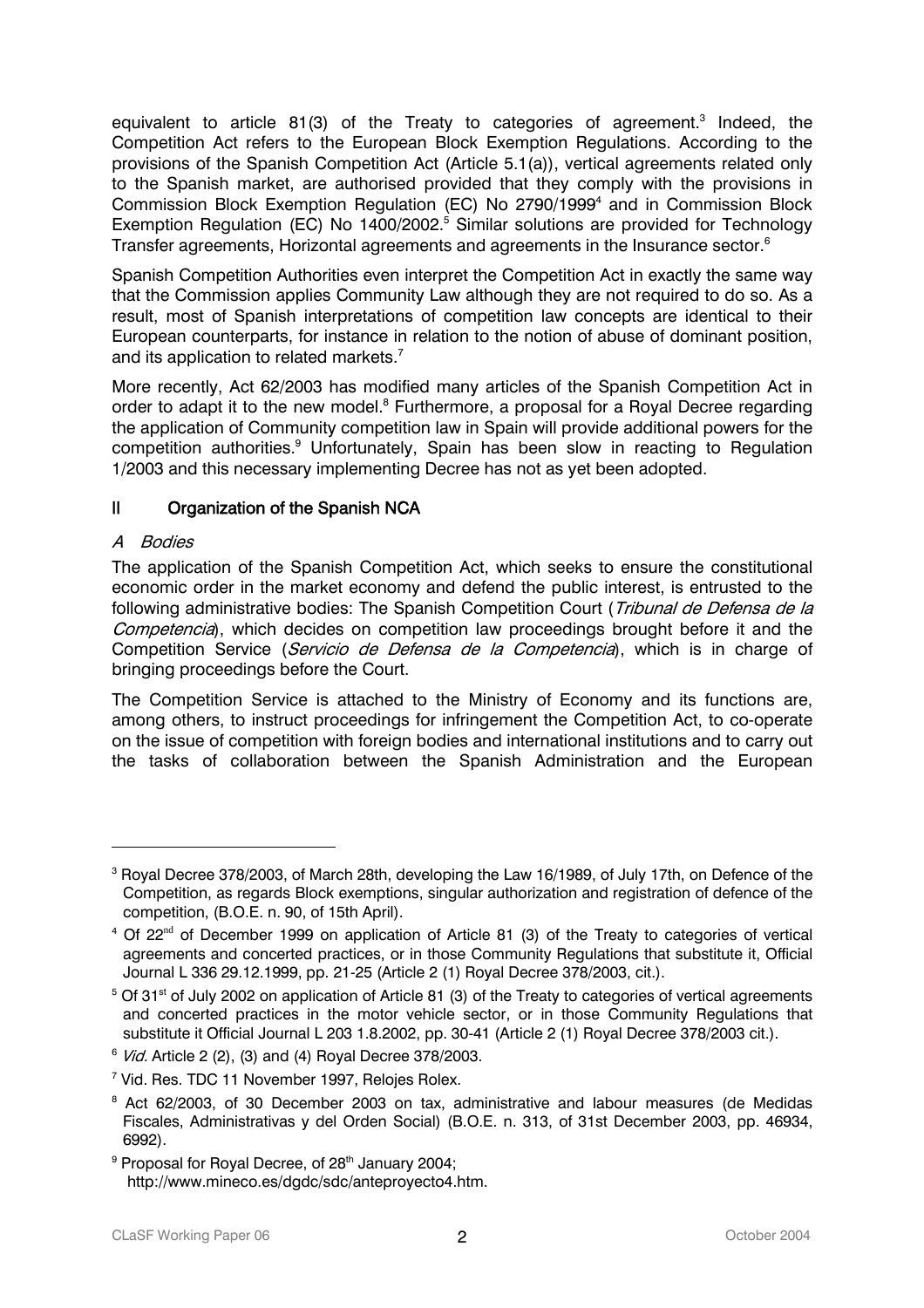Commission on the application of Articles 81 and 82 of the Treaty in Spain (Article 31, (a), (f) and (g) of the Spanish Competition Act).<sup>10</sup>

The Spanish Competition Court, on the other hand, is the primary institution in the Spanish competition law system. Although it is attached to the Ministry of Economy, it is an autonomous body, with a differentiated public legal personality and autonomous management enjoying full independence in the exercise of its functions.<sup>11</sup> The Court functions include determining competition law disputes instituted by the Competition Service and it may actually require the Competition Service to institute proceedings (Article 25(a), (c) and (f) of the Spanish Competition Act),<sup>12</sup> and to apply Articles 81 and 82 of the Treaty in Spain.

Any case shall be initiated by the Service ex officio or at the request of an interested party. Similar to the European Commission, the Competition Service may agree not to initiate proceedings when it considers that the behaviour does not have a significant effect on competition due to its relative unimportance.<sup>13</sup> In Spanish Law this is called *principio de* oportunidad de investigación (Articles 36, section 1(a) of the Spanish Competition Act).

Spanish judges and courts cannot apply the Spanish Competition Act. However, under Article 13(2) of the Spanish Competition Act, the civil courts may award damages to those affected by an anti-competitive practice once the Competition Court has taken a Decision declaring the existence of an illegal practice.

The application of Articles 81 and 82 of the Treaty is entrusted, under Article 25(c) of the Spanish Competition Act, to the Competition Service and to the Competition Court.<sup>14</sup> These are the only competition authorities 'designated' for the purposes of Article 35 of Regulation 1/2003, although it should be noted that, in any event, they have been empowered to apply Community competition law since 1998 and the proposed Royal Decree will merely confirm this as required by Article 35. On the other hand, the judicial application of Community

 $\ddot{\phantom{a}}$ 

 $10$  It has also other functions such as to ensure the execution and compliance with the resolutions adopted in applying the Spanish Competition Act, to keep the Competition Defence Register, to study and carry out research on economic sectors, as well as the possible existence of practices that restrict competition. As a result of the studies and research that is carried out, it may propose the adoption of measures to remove the obstacles on which the restriction is based. Finally, it may inform, provide advisory services and proposals on the matter of restrictive agreements and practices, the concentration and association of undertakings, the degree of competition in the internal and external market in comparison with the domestic market and on the other issues pertaining to competition defence (Article 31(b), (c) and (d) of Spanish Competition Act).

<sup>&</sup>lt;sup>11</sup> Article 63 of the Act 24/2001, of December 27th, of Tax, Administrative and Labour measures has modified the legal nature of the Competition Court such that its is now an autonomous organism. The Competition Court now has its own statute, vid. RD 864/2003, of July 4, under which the Statute of the Competition Court was approved, (B.O.E. n. 161, 10th July).

 $12$  Other important functions of the Competition Court are the following: to authorize agreements prohibited by Article 1 of the Spanish Competition Act according to the requirements foreseen in Article 3 of the Spanish Competition Act, to inform on economic concentration transactions with community dimensions, to rule upon projects to open large commercial outlets, to carry out arbitration functions and to draw up reports on compensation for damages (Article 25(b), (d), (g) and (h) of the Spanish Competition Act).

<sup>&</sup>lt;sup>13</sup> Case T-24/90, 18 September 1992, Automec v. Commission, ECR.1992/II, p. 2223.

<sup>&</sup>lt;sup>14</sup> This article has been modified by Act 62/2003, cit. Nonetheless, the Competition Service and Competition Court have been competent to apply and enforce Community competition law by virtue of Royal Decree 295/1998, of 27 February 1998.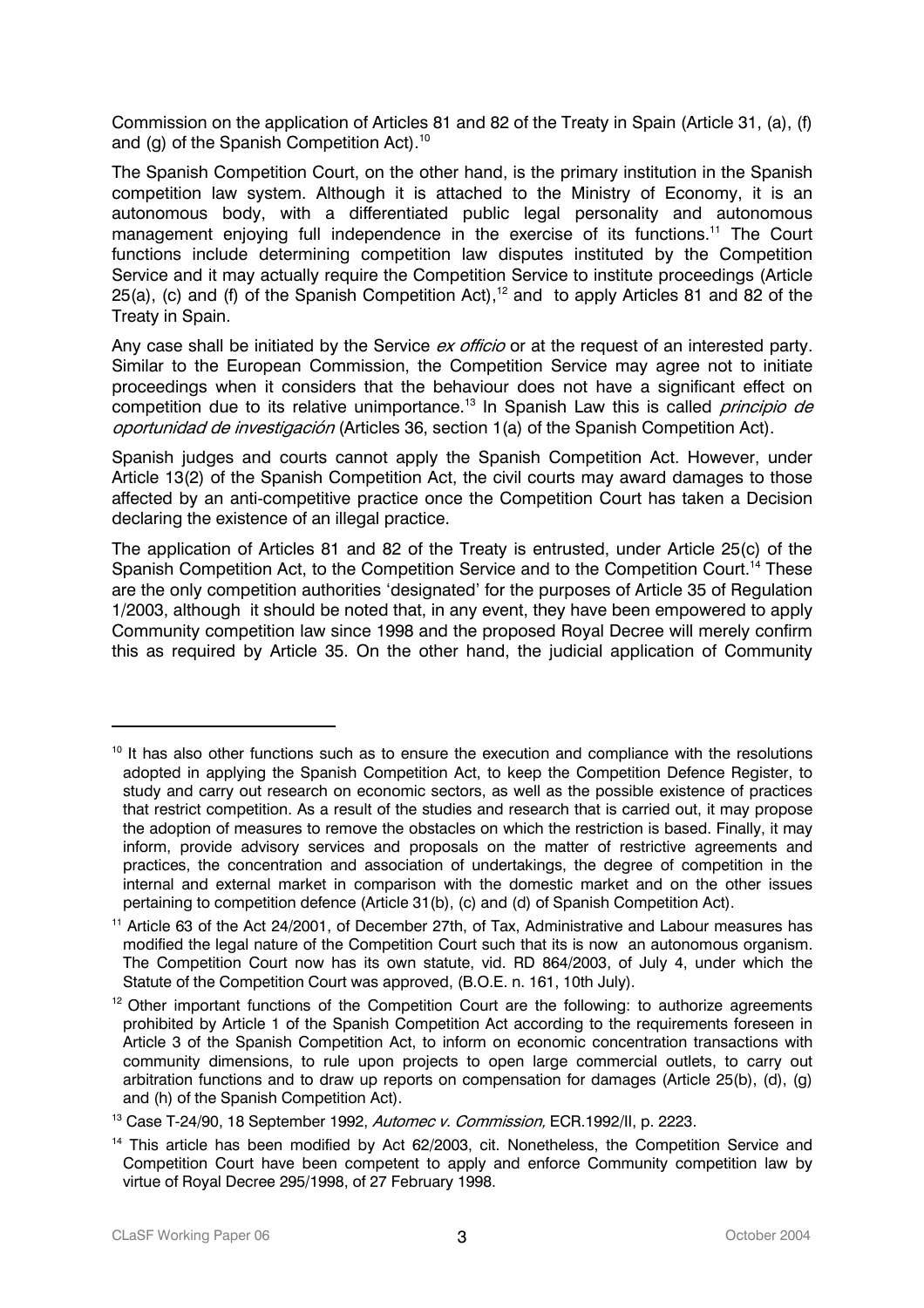competition law is entrusted to the "mercantile courts". These new "mercantile courts" were created by Act 8/2003, of 8 July.<sup>15</sup>

#### B Powers of Inspection

The investigation powers of the Spanish administrative bodies are also similar to those of the European Commission. Accordingly, in the course of their inspections, the officials may examine, obtain copies or take extracts from books and documents, including accountancy documents, and if necessary, retain them for a maximum of ten days. On the contrary, the European Commission may not retain documents but may seal them, for the period and to the extent necessary for the inspection under Article 20(2) of Regulation 1/2003. In the course of an inspection, under Spanish Law officials may also ask for explanations in situ,<sup>16</sup> but the Competition Act does not specify who could be asked and the permitted subjectmatter of any questions. In contrast to Spanish Law, Regulation 1/2003 states that any representative or member of staff of the undertaking or association of undertakings may be asked during the inspection for explanations on facts or documents linked with to the subject-matter and purpose of the inspections under Article 20(2) of Regulation 1/2003. In Regulation 1/2003 and under Spanish Law, Article 34 of the Spanish Competition Act, access to premises may be made with the consent of the occupants or by means of a court order.

Moreover, the proposal for a *Royal Decree*, of 28<sup>th</sup> January 2004, proposes the institution of devices for cooperation between the Competition Service and the competition authorities of other Member States for the application of the Articles 81 and 82 of the Treaty.<sup>17</sup> It provides that the Competition Service may in its own territory carry out an inspection under the Competition Act on behalf and for the account of the competition authority of another Member State in order to establish whether there has been an infringement of Articles 81 and 82 of the Treaty.<sup>18</sup>

The Spanish Competition Court, like the European Commission, may impose fines to those undertakings which intentionally or negligently fail to provide data or information or do so in an incomplete or inaccurate way. The Spanish Competition Court may impose fines of up to €6,010.12.19 The Director of the Competition Service, on the other hand, may impose fines of between €60.10 and €3,005.06 for every day's delay in observing the duty to provide the data and information in as required by the Spanish Competition Act, Articles 29(2) and 32(2).

The Commission may impose higher fines, up to 1% of the total turnover in the preceding business year when undertakings supply incorrect or misleading information or up to 5% of the average daily turnover in the preceding business year per day in order to compel them

 $15$  These "mercantile courts" have the same functions as civil courts had until Act 8/2003 was adopted. Accordingly, they can only declare infringements, annul agreements, declare compliance with Article 81(3) of the Treaty, order the end of a breach, take interim measures and grant damages. The mercantile courts' jurisdiction will commence as of the 1<sup>st</sup> September 2004 (B.O.E. n. 164, 10 July 2003, p. 26901).

<sup>&</sup>lt;sup>16</sup> Article 33(2) of the Spanish Competition Act. This Article has been modified by the Law 62/2003, of 30th December in order to adapt Spanish Law to the new model.

<sup>&</sup>lt;sup>17</sup> Proposal for Royal Decree concerning the application of European Competition Law in Spain, *cit.* 

<sup>&</sup>lt;sup>18</sup> Article 6 of the proposal for a Royal Decree concerning the application of European Competition Law in Spain, cit.

<sup>&</sup>lt;sup>19</sup> Article 29 (2) of the Spanish Competition Act states that the Competition Court may impose fines of up to 1,000,000 pesetas but this quantity has been converted to euros by Resolución of 28 September 2001 (B.O.E. n. 238 of 4 October 2001, p. 36831).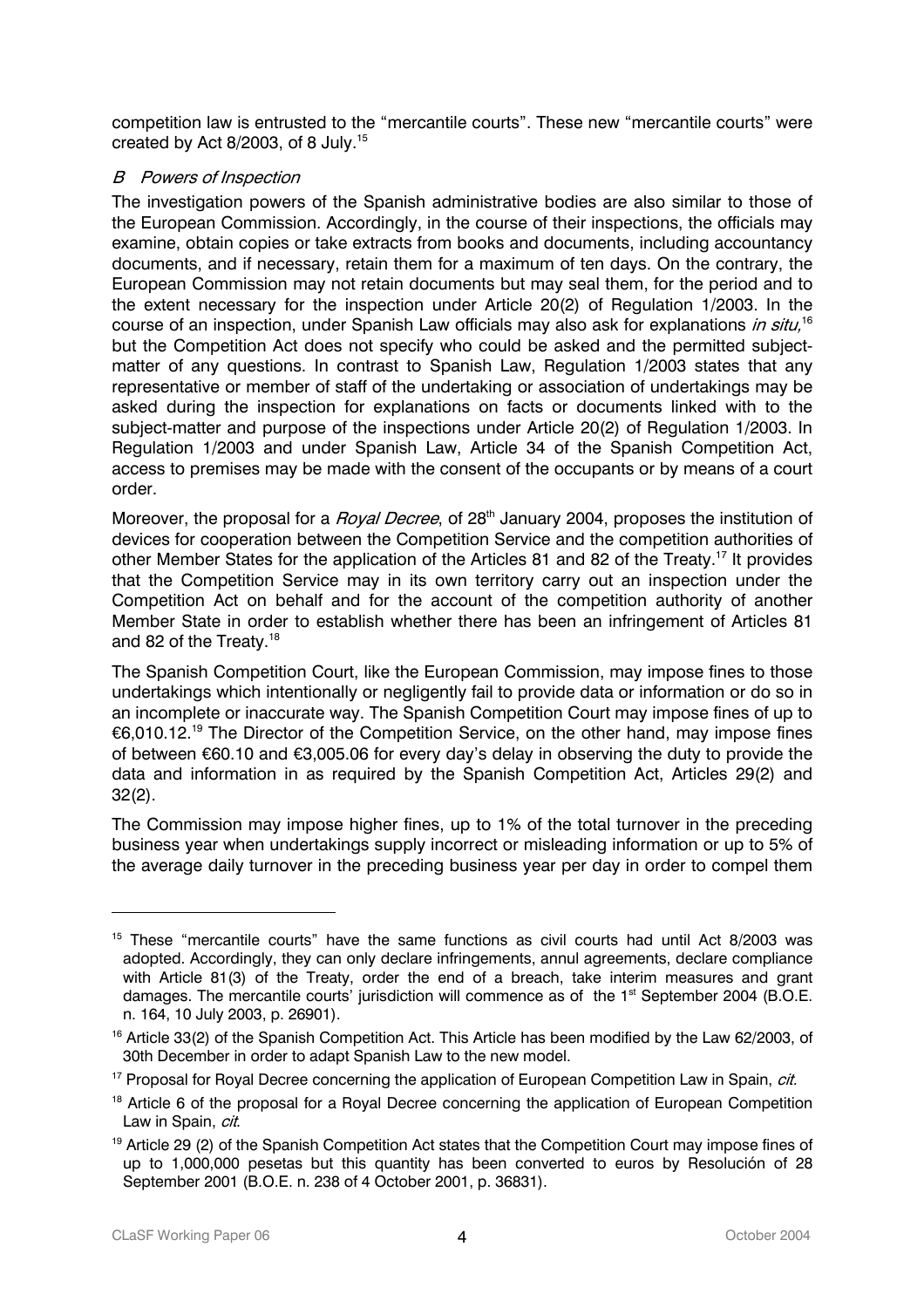to supply complete and correct information which has been required (Article 23(1) of Regulation 1/2003).

The Spanish Competition Court may, like the European Commission, impose on undertakings which have either deliberately or negligently breached either of the prohibitions fines of up to 10% of the undertaking's turnover for the financial year immediately prior to the Court decision (Article 10(1) of Spanish Competition Act).

The Spanish Competition Act also provides for fines up to €30,050.61 euros on any parties, in the case of a legal entity, its legal representatives or the members of the management bodies which have intervened in an agreement or decision. On the other hand, the Commission, under Regulation 1/2003, cannot impose fines on individuals.

However, the competence of the Spanish Competition Service and the Competition Court to apply the Spanish Competition Act has been restricted by the Constitutional Court.

The Act of February the 21<sup>st</sup> 2002 ("Act 1/2002")<sup>20</sup> set out the framework for a decentralised system of enforcement of the Competition Act. The new regulation constitutes, as a result of an earlier Constitutional Court decision, major administrative reform in the institutional design of the Spanish competition system.

The Constitutional Court judgement issued on  $11<sup>th</sup>$  of November 1999,<sup>21</sup> acknowledges that the Autonomous Communities within Spain have executive powers in the enforcement of the competition legislation.<sup>22</sup> Nonetheless, the exercise of these powers must be reconciled with the need to protect the unity of the national economy and the demand for a single market that can allow the State to develop its constitutional powers in laying down and coordinating the general plans for economic activity in the interests of respecting the equality of the basic conditions for the exercise of economic activity.

Act 1/2002 was consequently adopted and it came into force on May 23, 2002.<sup>23</sup> The main elements and effects of the Act are as follows:

- The Autonomous Communities only have competence in the enforcement of the Spanish Competition Law concerning anticompetitive practices: agreements and abuse of a dominant position. Accordingly other competition law tools in relation to merger control, Public aids control and the approval of block exemption regulations are still exclusively within the State competence. Institutional representation before international organizations and the enforcement of Articles 81 and 82 of the Treaty also remain within State competence.

- The Autonomous Communities will be competent in proceedings when the conduct produces effects only in their territories and there is no national market effect. This

<sup>&</sup>lt;sup>20</sup> Act 1/2002, of February 21st 2002, of Coordination of the Competitions of the State and the Autonomous Communities (B.O.E. n. 46, of 22 February 2002).

<sup>&</sup>lt;sup>21</sup> STC núm 208/1999 (Sala Segunda), 11th November 1999.

<sup>&</sup>lt;sup>22</sup> STC núm 208/1999 (Sala Segunda), 11th November 1999, vid. B. Belando Garín, "Defensa de la competencia y comercio interior (Comentario a la Sentencia del TC 208/1999, de 11 noviembre 1999", Civitas Revista Española de Derecho Administrativo, n. 106, 2000, pp. 271; P. Biglino Campos, "Principio de competencia, inconstitucionalidad y nulidad a la luz de la STC 208/1999 (RTC 1999,208), sobre la Ley 16/1989 de Defensa de la competencia" Revista Española de Derecho Constitucional, n. 59/2000 (mayo-agosto 2000), pp. 303-330; S. Martínez Lage, "La sentencia del Tribunal Constitucional de 11 de noviembre de 1999", Gaceta jurídica de la CE, n. 205/2000, pp. 3-9.

<sup>&</sup>lt;sup>23</sup> It is a very controversial judgment because four judges of the Constitutional Court rejected the majority opinion, setting out their reasons for withholding assent. Vid. STC núm 208/1999 (Sala Segunda), 11th November 1999.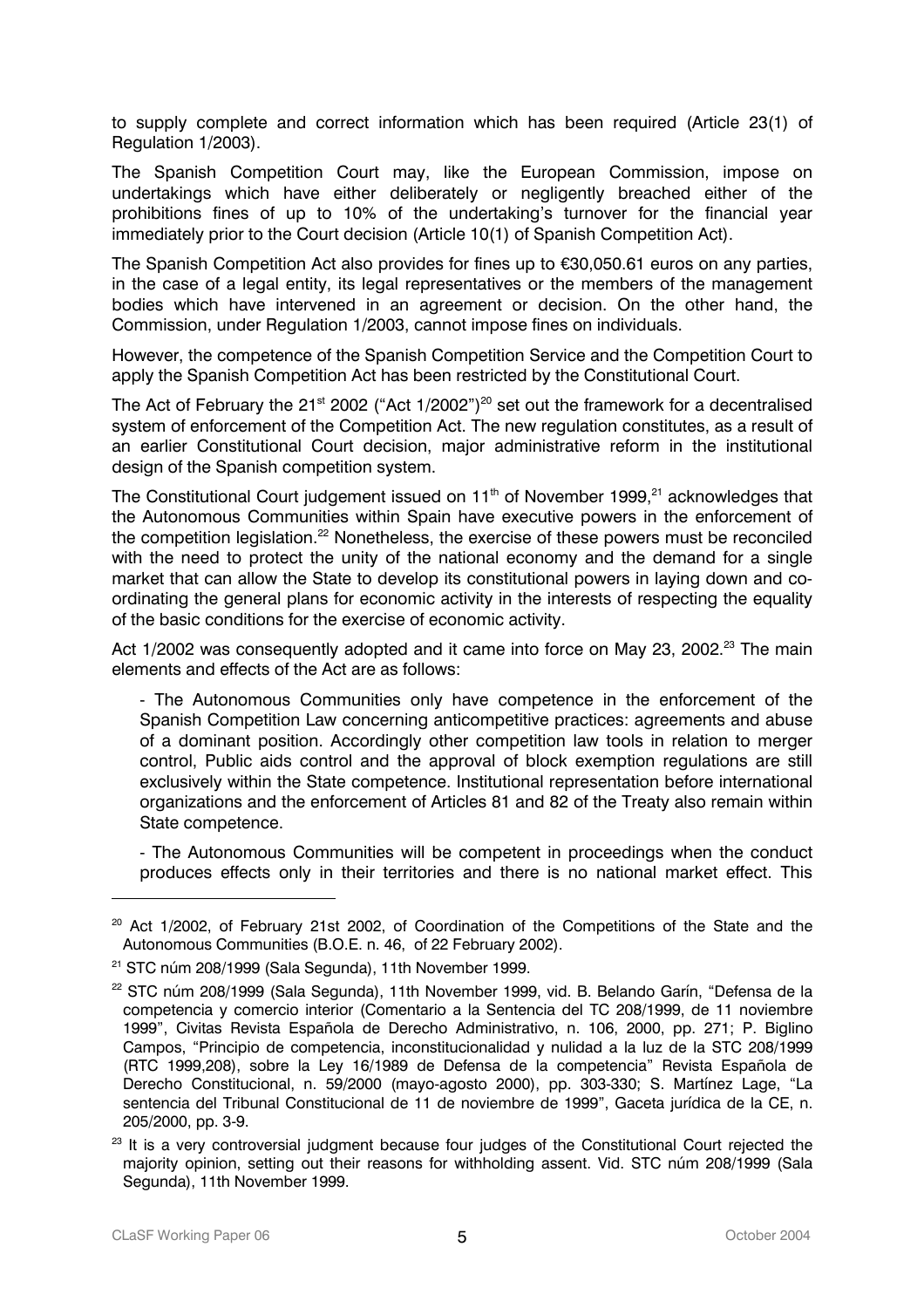means that the State remains competent for prosecuting practices that may alter free competition in the supra-autonomous sphere or in the national market as a whole.

- The Autonomous Communities will set up their own institutions to develop their competition law competence. This will mean an important increase in resources devoted to maintain competition in markets.

Consequently, the key issue is that the Spanish Competition Service and Competition Court are the only Competition Authorities in the sense of Article 35 of Regulation 1/2003 for the purposes of the implementation of Articles 81 and 82 of the Treaty. Therefore, it is submitted that the decentralised system of enforcement of certain provisions of the Competition Act should not affect the modernization of the implementation of Articles 81 and 82 of the Treaty. Only the two central Spanish administrative bodies, the Court and the Service have the power to apply those articles of the Treaty. $24$ 

Currently, the Autonomous Communities are developing their institutions for the application of the Competition Act. At the present time only Catalonia has taken action by setting up the Dirección General de Defensa de la Competencia de la Generalitat to initiate proceedings and the Tribunal Catalán Tribunal de Defensa de la Competencia ('TCDC') to determine competition law disputes brought before it. 25

Although the TCDC has no power to apply Arts 81 and 82 of the Treaty, the TCDC responded to the public consultation on the "Modernization Package" and requested its participation in the cooperation mechanisms in the European Network of Competition in order to ensure the uniform application of Community competition law.

The TCDC considers that if it is not within the European Competition Network it would not be possible to ensure the due, effective and uniform application of articles 81 and 82 of the Treaty, key objectives in Regulation 1/2003. Those objectives limit the *institutional and* procedural autonomy principle of the Member States in the adoption of the necessary measures for the implementation of the Community Law,<sup>26</sup> as required by Art 35 of the Regulation.<sup>27</sup>

#### III The Procedure under The Spanish Competition Act.

The procedure in cases being dealt with by the Competition Service has three phases: initiation, instruction and submission of proceedings to the Court.

a) First, proceedings are initiated by the Competition Service upon its own initiative or upon the complaint of an interested party. Complaints under the Competition Act are public, any person may make a complaint whether they are an interested party or not, $28$  a key

 $24$  Vid. Art. 1.5, letter d) of Act 1/2002, of February 21, cit.

<sup>&</sup>lt;sup>25</sup> Vid. Royal Decree 222/2002, of August the 27th, creating the bodies for the defence of competition of the Generalitat de Cataluña, DOGC n. 3711, September the 2nd 2002, p. 15471.

<sup>&</sup>lt;sup>26</sup> Comments of the Tribunal Catalán de Defensa de la Competencia de la Generalitat de Cataluña to the modernization package. Tribunal Catalan de Defensa de la Competencia http://europa.eu.int/comm/competition/antitrust/legislation/procedural\_rules/comments/ (Last acces 20-05-2004).

<sup>&</sup>lt;sup>27</sup> This article provides that the Member States shall designate the Competition Authority or Authorities responsible for the application of articles 81 and 82 of the Treaty in such a way that the provisions of this regulation are effectively complied with. The measures necessary to empower those authorities to apply those Articles shall be taken before 1st May 2004. As we have already stated, the Competition Court and the Competition Service are the only Authorities designated to apply Articles 81 and 82 of the Treaty.

<sup>&</sup>lt;sup>28</sup> Article 36(1), para 2 of Spanish Competition Act.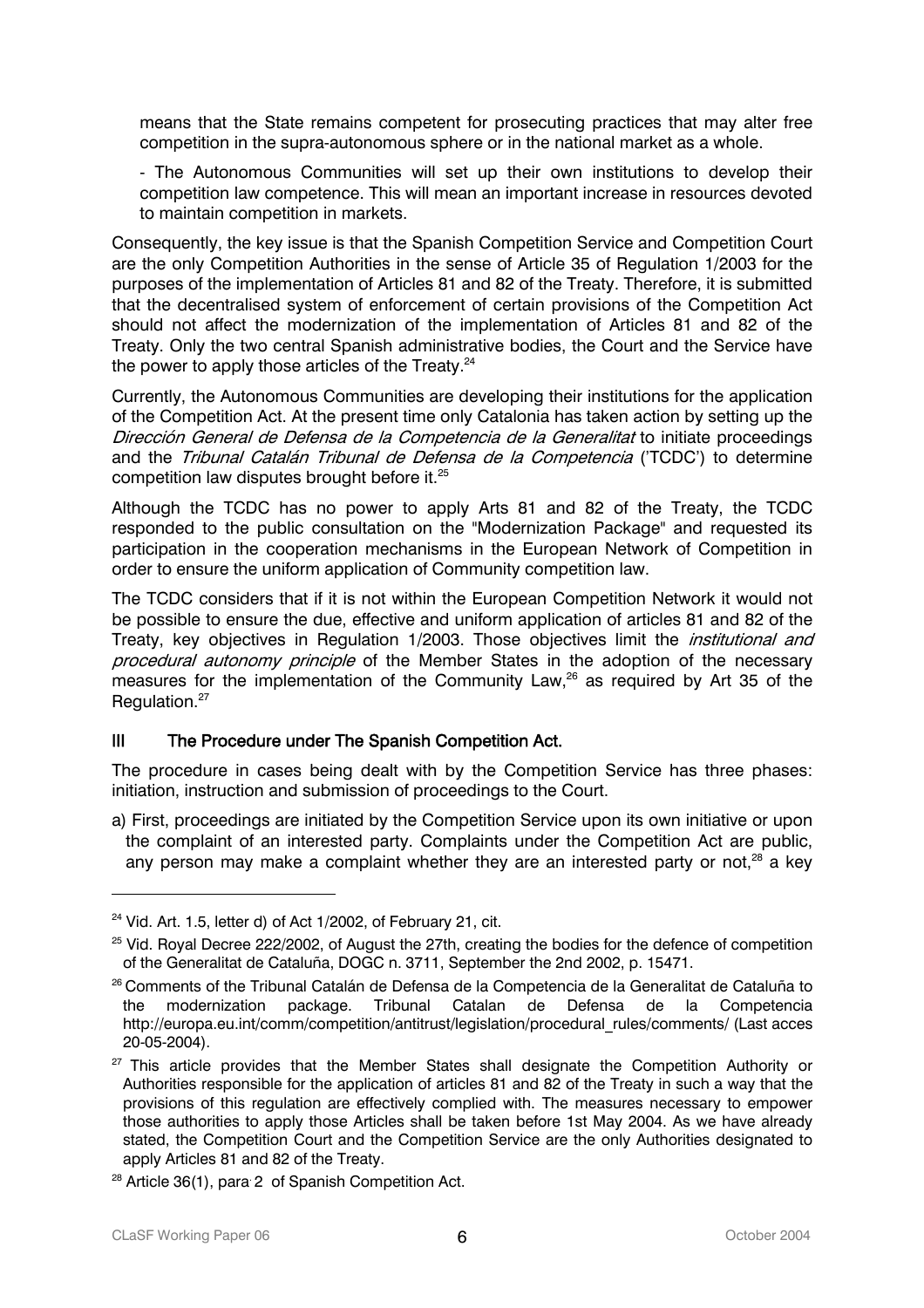difference from the provisions of Regulation 1/2003. The Service may conduct a confidential investigation before taking any public step.

- b) An investigating officer is appointed for each case, and the parties are notified accordingly.
- c) A notice is published in the Official Gazette (BOE) and if it is convenient in a national daily newspaper, or in the daily newspaper with the largest circulation in the province where the disputed practice took place. The purpose of this notice is to enable interested parties to supply information to the Service.
- d) Secondly, the Service takes all appropriate investigative steps in order to clarify the facts and identify those responsible.
- e) When the Service has established the facts it sends a statement of objections to the parties allegedly responsible, who must reply within 15 days providing evidence in their defence. They are also able to make additional submissions at any time.
- f) Finally, the Service draws up a report which is sent to the Competition Court by the Service itself. The report sets out the facts, describes their effects and proposes an assessment.
- g) The Service may also decide not to proceed further. Such decisions may be appealed before the Court.

Proceedings before the Competition Court also have several stages:

- a) First, the Competition Court receives the report from the SDC Competition Protection Service, and decides within five days whether or not to admit it.
- b) The second stage consists of the taking of evidence: the parties may provide evidence and request that a hearing take place within 15 days from the date on which the Court admitted the case.
- c) Afterwards, the Court agrees to a hearing if it considers it is necessary. Otherwise it gives the parties 15 days to make their submissions.
- d) After the hearing, or after receiving the submissions, the Court may order verification of certain items of evidence. It may also hear the investigating officer at the Competition Protection Service.
- e) Finally, once these proceedings have been completed the Tribunal must take a decision within 20 days.
- f) The Court's decisions may be appealed before the administrative courts, the *Audiencia* Nacional.

#### IV Modernization from the Spanish Perspective

#### A National Competition Authorities

In Spain, at the moment, the Competition Service and the Competition Court are the only Spanish administrative authorities which may apply Articles 81 and 82 of the Treaty.<sup>29</sup> Spain

<sup>&</sup>lt;sup>29</sup> The Spanish Telecommunications Market Commission may adopt the necessary measures to safeguard a plural offer of services, access to electronic networks to operators, network interconnection and the running of networks under open networks conditions; as well as the pricing and marketing policies implemented by the agents in the sector. To do so, the Telecommunications Market Commission may lay down binding Instructions for entities operating in the electronic communications market. These Instructions must be published in Spain's Official State Journal. It may also inform the Spanish Competition Service of actions, agreements, practices and behaviour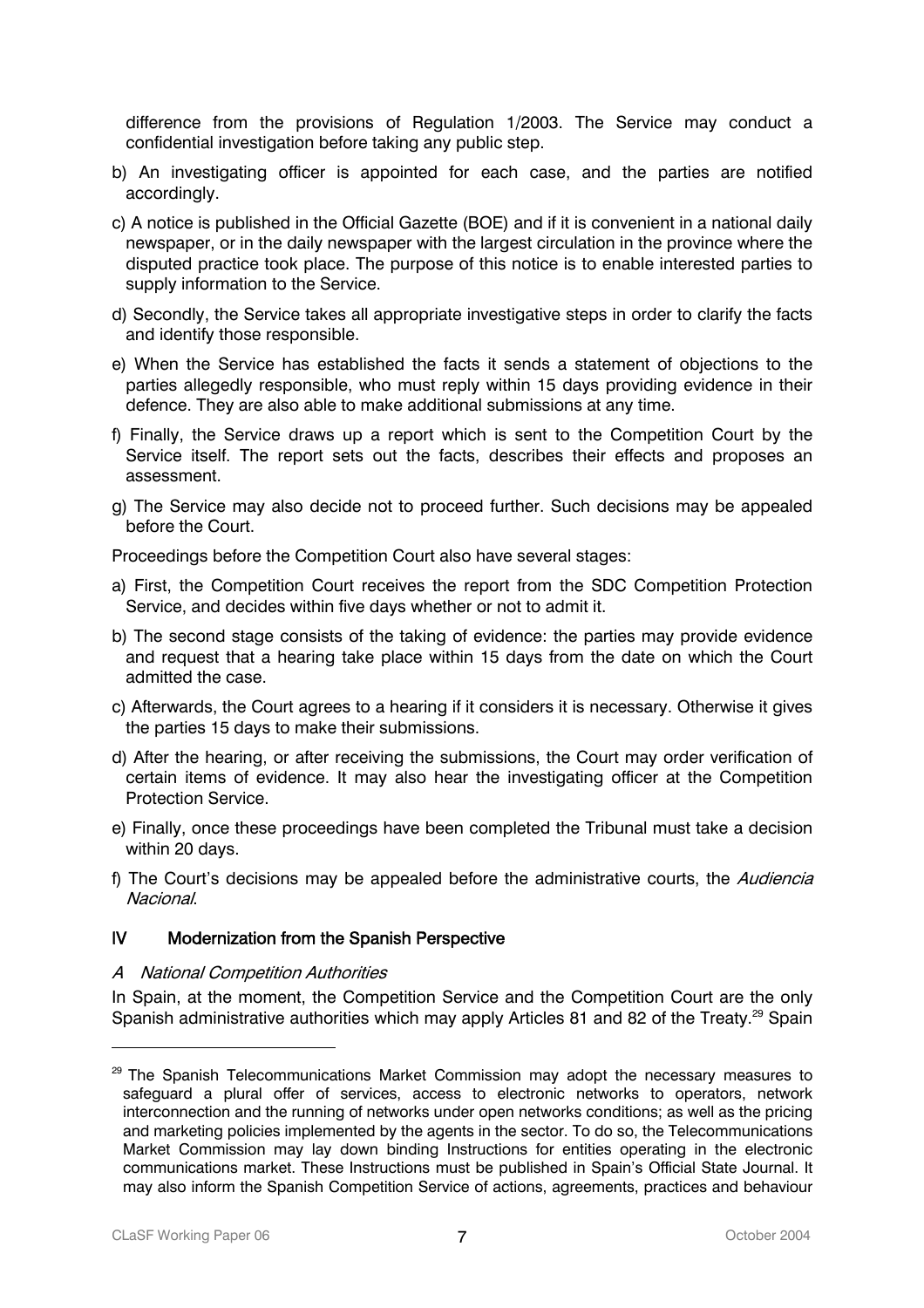has not designated any other administrative authorities, nor does the proposed Royal Decree seek to designate other authorities for the purposes of Art 35(1) of Regulation  $1/2003.^{30}$ 

Of course there are other administrative bodies concerned generally with competition law, such as the Telecommunications Market Commission, which has the function of protecting competition in the Telecommunication Market. However, it cannot apply the Spanish Competition Act or European competition Law. The Telecommunications Market Commission informs the Competition Service of actions, agreements, practices and behaviour contrary to the Spanish Competition Act and may ask it to initiate proceedings.<sup>31</sup>

#### B The Allocation of Cases and the Suspension of Proceedings

The Spanish national authorities which are bound by the case allocation principles, set out in Art 11(6) of Regulation 1/2003 and in Commission Notice on cooperation within the Network of Competition Authorities,<sup>32</sup> and are the authorities in charge of the preparation and the adoption of the types of decisions foreseen in Article 5 of the Regulation, at first instance (Art 35(3) *in fine*). The proposal for a Royal Decree, of 28 January 2004.<sup>33</sup> provides that the Competition Service and the Competition Court are to be the competition authorities responsible for the application of Articles 81 and 82 of the Treaty in Spain. Accordingly, only the Competition Service and Competition Court, and not the administrative courts, such as the Audiencia Nacional, are affected by Article 11(6) of Regulation 1/2003 because the latter deals with appeals from decisions of the Competition Court.

By virtue of Article 11(6) of Regulation 1/2003 and the Commission Notice on cooperation within the Network of Competition Authorities<sup>34</sup> the Competition Service will not be able to initiate a procedure in application of the Articles 81 and 82 when the Commission has already initiated a procedure. However, under Article 13(2) of Regulation 1/2003, where a procedure has already been initiated by the Competition Service or is already before the Competition Court, these two authorities may suspend it if the European Commission initiates its own procedure. Indeed, this question is already settled in Articles 44(1) and 56 of the Competition Act, and therefore Regulation 1/2003 does not affect the Spanish practice at all.<sup>35</sup> However, by virtue of Article 13(1) of Regulation 1/2003 these Spanish

contrary to the Spanish Competition Act. But it cannot itself apply the Spanish Competition Act or European Competition Law (Article 48, section 3, letter e of the Telecommunications General Act, Act 32/2003 of 3 November 2003, B.O.E. n. 264, of 4 November 2003).

<sup>&</sup>lt;sup>30</sup> Neither the TCDC nor any other autonomous competition authorities can apply Articles 81 and 82 of the Treaty. Vid. Art. 1.5, letter d) of Act 1/2002, of February 21, of Coordination of the Competition of the State and the Autonomous Communities (B.O.E. n. 46, 22 February 2002).

 $31$  Article 28 of Royal Decree 1994/1996, of September the  $6<sup>th</sup>$ , which develops the Act 12/1997, of April the 24<sup>th</sup>, for the Liberalization of the Telecommunications Market (B.O.E. n. 6 of 25 September 1996). Vid. Res. 1 April 2004, Astel/Telefónica, Expte. 557/03.

<sup>32</sup> Official Journal C 101, 27.04.2004, pp. 43-53.

<sup>33</sup> This proposal for a Royal Decree does not alter the existing position that the Spanish Competition Authorities are already empowered to enforce Community competition law by virtue ofRoyal Decree 295/1998, of 27 February 1998, *cit. Vid.* Proposal for a Royal Decree concerning the application of European Competition Law in Spain, cit.

<sup>&</sup>lt;sup>34</sup> Para. 2.1 of the Commission Notice, cit.

<sup>&</sup>lt;sup>35</sup> Vid. Res. TDC of November the 3<sup>rd</sup> 2003, *REPSOL/Estaciones de Servicio*, (AC2004/52), Res. TDC of November the 11<sup>th</sup> 1997, *Relojes Rolex* (AC1997/2379),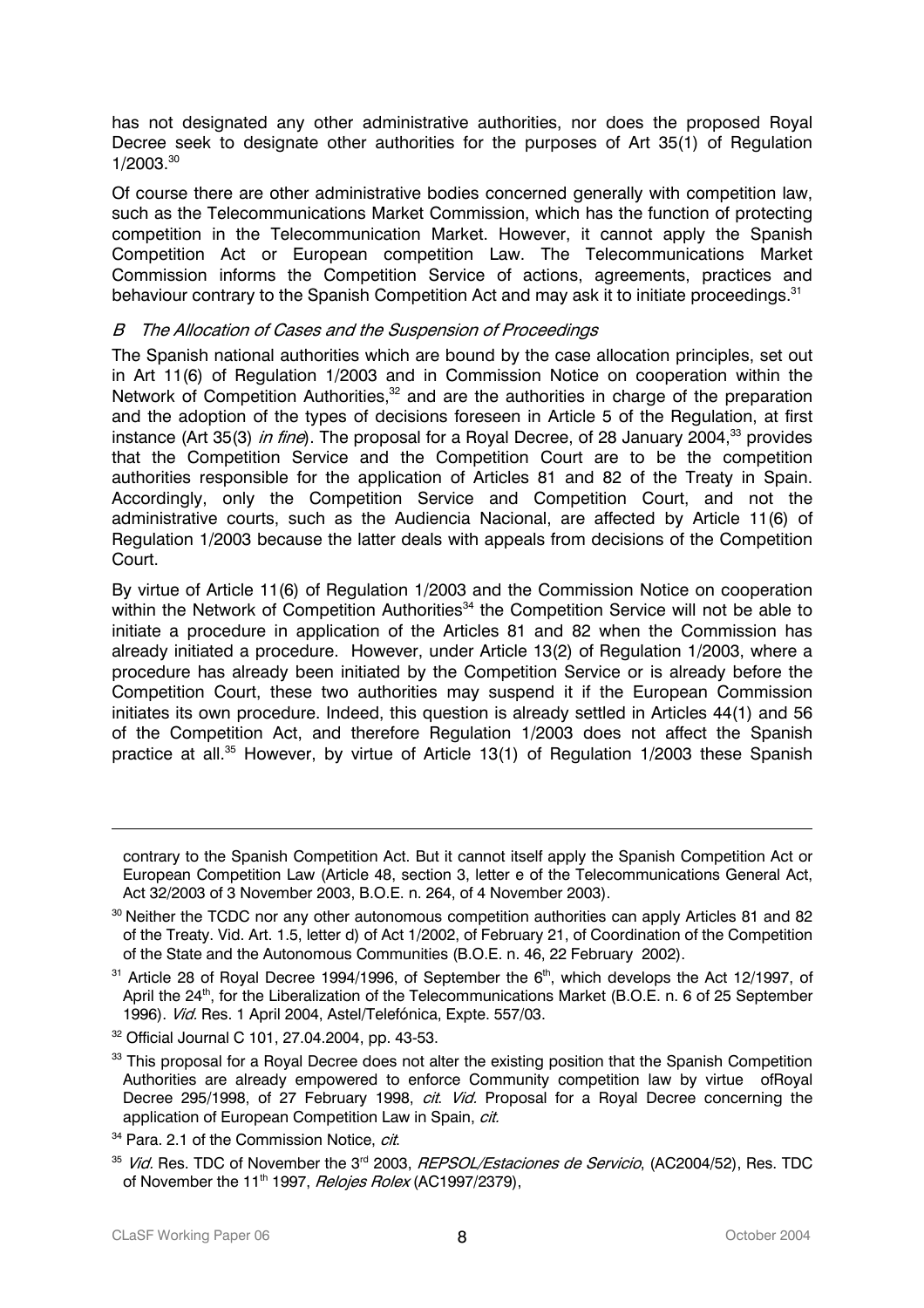bodies will also be able to suspend proceedings before them or to reject a complaint on the grounds that a competition authority of another Member State is dealing with the case. 36

#### C Individual Exemption

It is widely known that Regulation 1/2003 directly applicable legal exception system in Community law. Article 1(2) of Regulation 1/2003 states that:

"Agreements, decisions and concerted practices caught by Article 81(1) of the Treaty which satisfy the conditions of Article 81(3) of the Treaty shall not be prohibited, no prior decision to that effect being required."

However, Article 10 sets down that:

"Where the Community public interest relating to the application of Articles 81 and 82 of the Treaty so requires, the Commission, acting on its own initiative, may by decision find that Article 81 of the Treaty is not applicable to an agreement, a decision by an association of undertakings or a concerted practice, either because the conditions of Article 81(1) of the Treaty are not fulfilled, or because the conditions of Article 81(3) of the Treaty are satisfied. The Commission may likewise make such a finding with reference to Article 82 of the Treaty."37

Accordingly the system of notification and individual exemption has disappeared from the community procedure with all the consequent advantages and inconveniences of this change.<sup>38</sup> On the one hand it means less formalism and less charge for the parties during the administrative procedure before the Commission, but, on the other hand it may result in a decrease in legal certainty within the system and an increase in cost for companies.

Irrespective of appraisal of its merits, we shall consider the problems which modernisation may pose for the Spanish legal order.

As we have noted, the Spanish legal system is directly and expressly based on the Community regime both in relation to the substantive aspects of the statutory scheme and also the application and interpretation of all concepts which are used in Spanish legal practice and theory, as exemplified by the equivalent nature of Article 1 of the Competition Act with Article 81 and Article 6 of the Competition Act with Art 82 of the Treaty.

Directly based on Community law from the outset, Spanish domestic law provides for the grant of exemption from the prohibition on anti-competitive agreements, subject to satisfying certain conditions which are based on those in Article 81(3) of the Treaty. The Spanish Act provides for both block exemptions (Article 5) and also individual exemptions

<sup>&</sup>lt;sup>36</sup> Surprisingly, the proposal for a Royal Decree of 28<sup>th</sup> January 2004, which provides for cooperation with the competition authorities of other member states in the application of Articles 81 and 82, does not clarify this issue. *Vid.* also Commission Notice on cooperation within the Network of Competition Authorities, cit.

<sup>&</sup>lt;sup>37</sup> See also the Commission Notice on the handling of complaints by the Commission under Articles 81 and 82 of the EC Treaty Official Journal C 101, 27.04.2004, pp 65-77, the Commission Notice on informal guidance relating to novel questions concerning Articles 81 and 82 of the EC Treaty that arise in individual cases (guidance letters) Official Journal C 101, 27.04.2004, pp. 78-80

Reform des EG-Wettbewerbsrechts für die nationales Gerichte", W*irtschaft und Wetwebwerb* 2000, <sup>38</sup> Inter. alia, *vid.* C. FOURGOUX, "Un nouvel Antitrust européen. Espoirs et craintes",, Revue de Jurisprudence Commerciale, 2001, pp. 51-65; W. JAEGER, "Die möglichen auswirkungen einer nº 11, pp. 1063-1075; K. HOLMES, "The EC White Paper on Modernisation", World Competition, n. 23, 4, 2000, pp. 51-79; M. MONTI, "The international Dimension of Competition Policy", Fordham Annual Conference on International Antitrust Law and Policy, 31 de octubre de 2002, p. 5; M. MONTI, "European Competition for the 21<sup>st</sup> Century", Fordham International Law Journal, Junio 2001.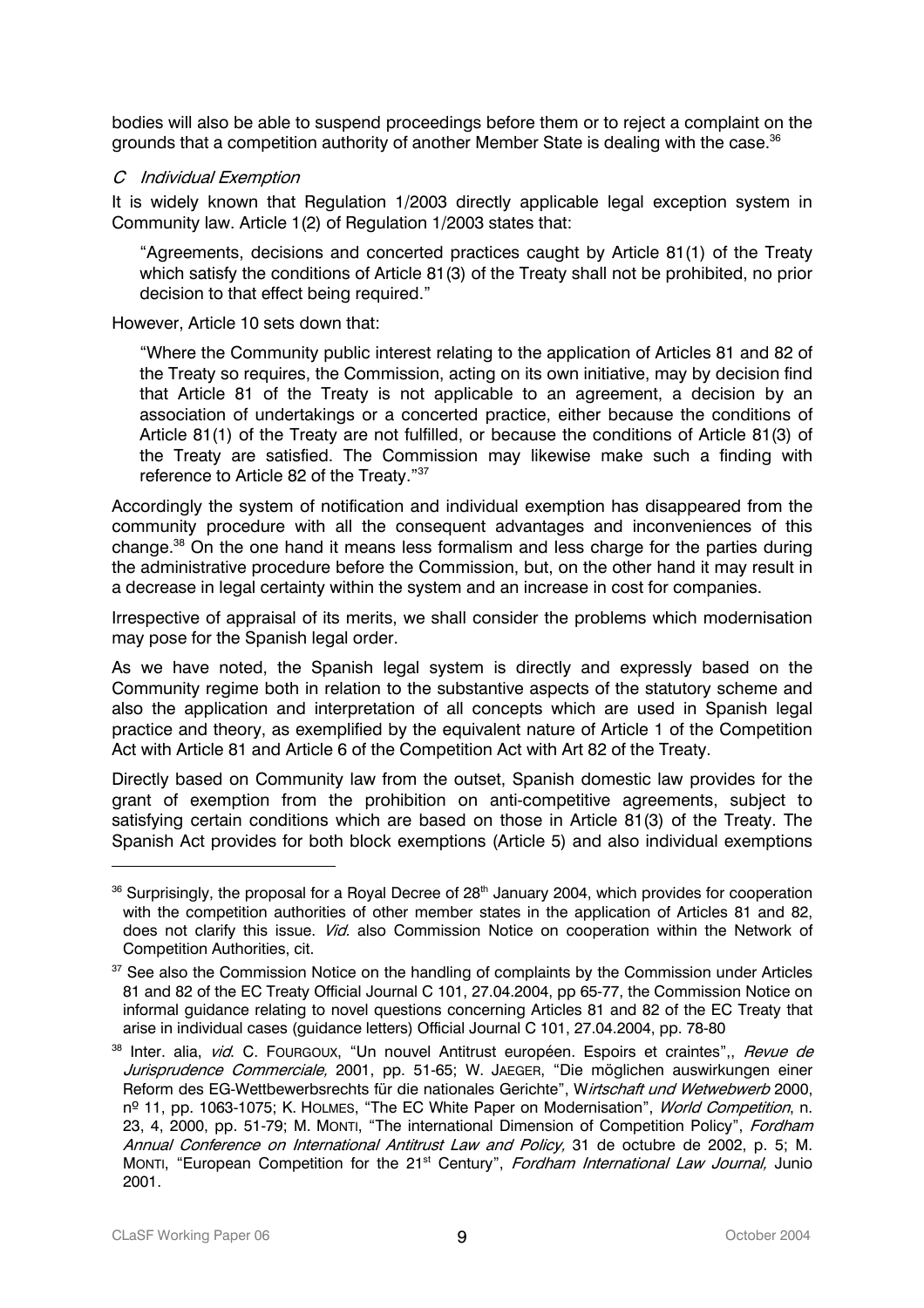entitled "Individual Authorisations from the Court" (Article 4). In fact individual exemptions have been granted by the Spanish Competition Court, - Tribunal de Defensa de la competencia - in a considerable number of cases<sup>39</sup> (and the Court has published several Block exemption regulations).

This aspect of Spanish domestic law has not been modified following the entry into force of Regulation  $1/2003$  on May  $1<sup>st</sup>$ , 2004. Accordingly, when Spanish rules are to be applied, companies will still be able to go before the Spanish Competition Court and request the grant of an individual exemption under the Spanish competition Act.

This factor does not necessarily impede the uniform application of the European competition rules because it only concerns the application of Spanish internal rules.<sup>40</sup>

<sup>39</sup> In fact, in the last three years there have more than 80 individual exemption decisions. It is interesting to analyse the web page of the Servicio de Defensa de la Compentencia http://www.mineco.es/dgdc/sdc/memorias.htm (last access 20-05-2004) where the Annual Reports of the administrative body can be found from 1997 until 2002. In the web page of the Tribunal de Defensa de la Compentencia (the other administrative body) we can find the annual reports of this institution from 1993 to 2002 http://www.tdcompetencia.org/frames.asp?menu=2 (last access 20- 05-2004).

Europäische Zeitschrift für Wirtschaftsrecht, 2000, pp. 5 to 11; D. EDWARD, "Competition and the 40 Inter. alia, X. ARZOZ SANTISTEBAN, "Las reformas del sistema comunitario de intervención administrativa en materia de competencia", *Revista Vasca de Administración Pública*, 2001, pp. 81 to 117; E. BANNERMAN, The future of EU Competition Policy, Centre for European Reform, Enero 2002, pp. 31-33; J.M BENEYTO, "Hacia un nuevo derecho de la competencia. El Libro Blanco de la Comisión sobre modernización y descentralización en la aplicación de los artículos 85 y 86", Gaceta Jurídica de la CE, n. 202, 1999, pp. 9 to 19; A. L., CALVO CARAVACA; M. P., CANEDO ARRILLAGA, "Libre competencia y descentralizacion", *Revista Española de Derecho Comunitario*, Ed. Civitas, nº 1, 2003, pp. 5 to 45; A. DERINGER, "Stellungnahme zum Weissbuch der Europäischen Kommission über die Modernisierung der Vorschriften zur Anwendung der art. 85 und 86 EG-Vertrag", law. Where are we going?", *Wirtschaft un Wettbewerb*, 2001, pp. 1185-1190; C.D, EHLERMAN, "Reform of European Competition Law. Coherent application of EC Competition Law in a system of paralell competences" Freiburg 2000; C.D. EHLERMAN, "The modernization of EC antitrust policy: a .<br>legal and cultural revolution", *Common Market Law Review*, 2000, pp. 537-590; W. FIKENTSCHER, "Das Unrecht einer Wettbewerbsbeschränkung: Kritik an Weissbuch und VO Entwurf zu art. 81, 82 EG-Vertrag", Wirtschaft und Wettbewerbs, 2001, pp. 446-458; A. GEIGER, "Das Weissbuch der EG-Kommission zu Art. 81, 82 EG Eine Reform besser alr ihr Ruf", Europäische Zeitschrift für Wirtschaftsrecht, 2000, pp. 165 to 169; L., IDOT, "Le nouveau système communautaire de mise en oeuvre des articles 81 et 82 CE (Réglement 1/2003 et projects de textes d'application) en Cahiers de Droit Européen, 2003, nº 3-4, pp. 302-308; J. LEVER, "The german Monopolies Commission's Report on the Problems Consequent upon the Reform of the European Cartel Procedures", European Competition Law Review, Julio de 2002, pp. 321 to 325; E. J. MESTMÄCKER, "Versuch einer kartellpolitischen Wende in der EU", Europäische Zeitschrift für Wirtschaftsrecht, 1999, pp. 523 to 529; W. MÖSCHEL, "Change of Policy in the European Competition Law?", Common Market Law Review, 2000, pp. 495 to 499; J. NAZERALI, D. Cowan, "Modernising the Enforcement of E.U. Competition Rules, Can the Commission claim to be preaching to the Converted?", European Competition Law Review, 1999, pp. 442 to 445; P. NICOLAIDES, "Reform of EC Competition Policy: A significant but Risky Proyect", en *Eipascope*, n. 2, 2002, pp. 16-24; S., REIFEGERSTE, "L'articulation du droit communautaire et du Droit National de la Concurrence. Le règlement nº 1/2003 du Conseil du 16 décembre 2002 relatif à la mise en oeuvre des régles de concurrence prévues aux articles 81 et 82 du Traité CE", La semaine juridique, Ed. Générale, nº 15-16, 9 avril 2003, p. 657; A. RILEY, "EC Antitrust Modernisation: The Commission Does Very Nice- Thank you!. Part One: Regulation 1 and the Notification Burden", *European Competition Law Review*, 2003, nº 11, pp. 605-606; A. RILEY, "EC Antitrust Modernisation: The Commission Does Very Nice- Thank you! Part Two: Between the Idea and the Reality: Decentralisation under Regulation 1", *European Competition Law Review*, ol. 24, No. 12, December, 2003, pp. 657-672; B.J. RODGER, "The Commission White Paper on modernisation of the rules implementing Articles 81 and 82 E.C Treaty", European Law Review,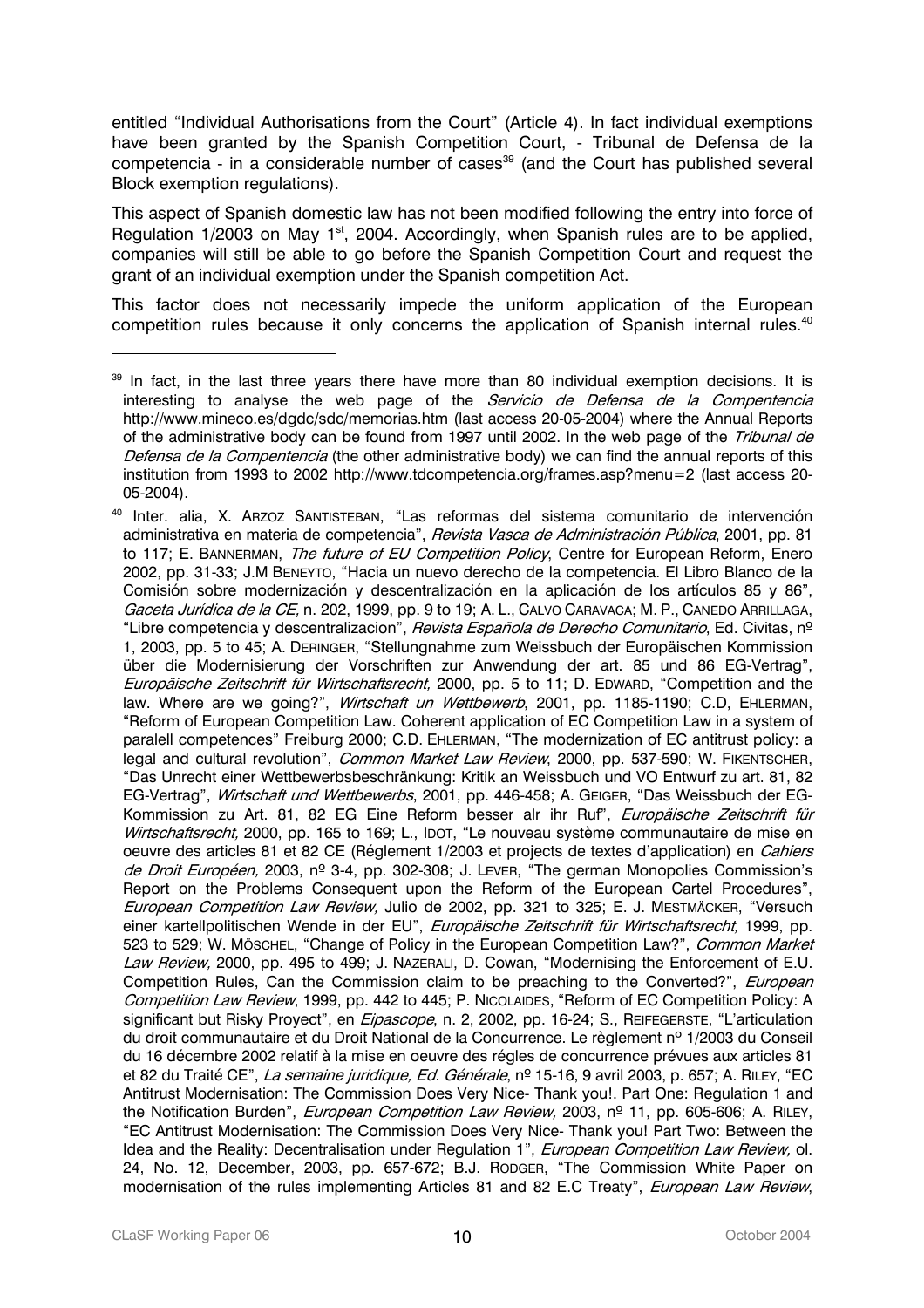Nevertheless, and given the similarities between the sets of Spanish and Community provisions, it is possible that some problems may arise.

#### D The Prejudicial Consequences of Criminal Proceedings

In this part we shall assess the relationship between administrative procedures which can result in a punitive sanction and judicial procedures in the Spanish legal system, particularly in the context of modernisation of European Competition Law. In particular we would emphasise the potential impact of the particular Spanish interpretation of the principle of double jeopardy that in continental systems is called *ne bis in idem*.<sup>41</sup>

The new system set out by Regulation 1/2003 and consequent Commission notices, is based on a decentralized system of parallel competence in the application of Articles 81 and 82 of the Treaty. That change means an increase in the role of the national authorities, both administrative and judicial. For instance, courts and tribunals of the EU member states are required to apply Articles 81 and 82 of the Treaty in lawsuits between private parties and also as public enforcers.<sup>42</sup>

On closer inspection of the principles of allocation it is more than foreseeable that, in some cases in which there is a material link between the infringement and Spain, the Spanish administrative authorities will be considered well placed to deal with a case.<sup>43</sup> In that case, the authority will have to investigate certain behaviour which, if considered contrary to the community rules, could be sanctioned by our national authority<sup>44</sup>. It is also clear that Article 3 of Regulation 1/2003 recognises the cumulative application of national and European law (doble barrera). Under Article 3, the same behaviour can be considered contrary to European competition law and also national law.<sup>45</sup> The application of European competition

<sup>41</sup> M, BösE, *Strafen und Sanktionen im Europäischen Gemeinschaftsrect*. Studien zum Internationales Wirtschaftsrecht und Atomenergierecht. Band 94, Institut für Volkerrecht der Universität Göttingen, Ed. Karl Heymans, Berlín, 1996, p. 175; K. LILLICH, Das Doppelstrafverbot bei Kartelldelikten im deutchen Recht und im Recht der Europäischen Gemeinschaft, Ed. Dunker & Humblot, Schriften zum Prozeßrecht, Band. 56, Berlín, 1978, pp. 66 ", H.G. SCHERMERS, "Non Bis in Idem", F. CAPOTORTI, C.D. EHLERMANN, J. FROWEIN, F. JACOBS, R. JOLIET, T. KOOPMANS, R. KOVAR, Du Droit International au Droit de l'integration. Liber Amicorum Pierre Pescatore, Eds. Nomos, Baden Baden, 1987, pp. 601-612.

 $42$  Commission Notice on the co-operation between the Commission and the courts of the EU Member States in the application of Articles 81 and 82 EC *Official Journal* C 101 27.04.2004, pp-54-64.

<sup>43</sup> Commission Notice on cooperation within the Network of Competition Authorities Official Journal C 101 27.04.2004, pp- 43-53.

- españoles de defensa de la competencia desde la perspectiva del Derecho Comunitario", *Noticias* 44 A. PETITBO, L. BERENGUER "La aplicación del Derecho de la Competencia por los órganos jurisdiccionales y administrativos" pp. 25-70; S., HIERRO ANIBARRO, "La evolución de los órganos de la UE, nº 226, noviembre de 2003, pp. 65-76.
- 45 A.L. CALVO, M.P. CANEDO, "Comentarios al Libro Blanco de la Comisión sobre modernización de las normas de aplicación de los artículos 81 y 82 del TCE en relación con el principio *non bis in* idem", A.L. CALVO CARAVACA, P. BLANCO MORALES LIMONES, Derecho Europeo de la Competencia, Ed. Colex, Madrid, 2000, pp. 407-428; N. COLETTE- BASECQZ, "Une conséquence de la nature pénale de la sanction communautaire au niveau des garanties procédurales: l'application du principe non

 $\ddot{\phantom{a}}$ 

und 82 EG-Vertrag", *Wirtschaft und Wettbewerb*, 1999, pp. 1055-1070; W. Wı∟s, "The Commission´s proposal for a new Council Regulation repalcing regulation n. 17", *Fordham* 1999, pp. 653 to 663; A. SCHAUB, "Modernisation of the EC Competition Law: Reform of regulation n. 17", Fordham International Law Journal, Mars, 2000; A. Schaub, R. Dohms, "Das Weissbuch der Europäischen Kommission über die Modernisierung der Vorsriften zur Anwendung der Artikel 81 modernisation of the Enforcement of articles 81 and 82 EC: A legal and economic analisys of the International Law Journal, Junio 2001.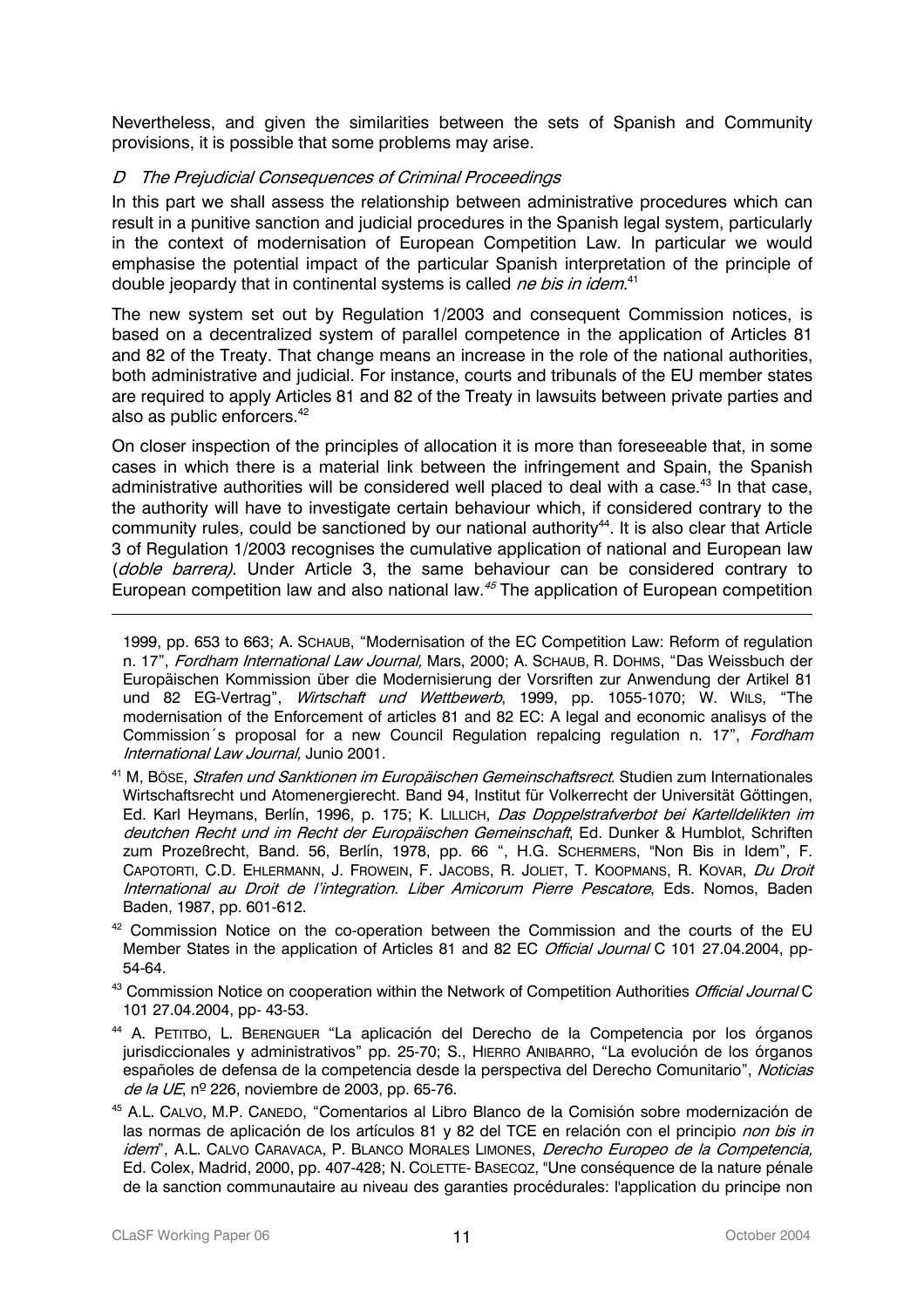law can restrict but not prevent the application of national law, in the Spanish case the Spanish Competition Act.<sup>46</sup>

In addition to the administrative legislation, Articles 262, 281 and 284 of the Spanish legal system's Criminal Code provides criminal sanctions for certain behaviour considered contrary to competition because of its influence on the market and consumers.<sup>47</sup>

The same behaviour, agreement, concerted or unilateral practice, can therefore constitute a triple infringement: (i) an infringement of domestic competition law with the possibility of administrative sanction imposed by the Spanish administrative authority - the Competition Court; (ii) an infringement of European competition law with the possibility of administrative sanction imposed by the Commission or a national authority - again the Spanish Competition Court; and, finally (iii) a criminal infringement with the possibility of a criminal sanction imposed by a competent court or tribunal.

We are not going to consider here the problems that could result in the Spanish system from the cumulative application of two administrative sanctions imposed in relation the same practice.<sup>48</sup> The uncertain wording of Article 3 of Regulation 1/2003 can cause interpretation problems which are common to all the member States.

bis in idem", La justice pénale et l'Europe. Travaux des XV journées d'études juridiques Jean Dabin organisées par le Département de criminologie et de droit pénal. Ed. Bruylant, Bruselas, 1996, pp. 463-472; G. DANNECKER, "La recente giurisprudenza della Corte federale di giustizia sul significato dei principi 'nullum crimen sine lege' e ' ne bis in idem' per il diritto penale e penale-amministrativo dell'economia", Rivista Trimestrale di Diritto Penale dell'Economia, Fasc. 2-3, 1990, p. 437; S. FARINELLI, "Sull'applicazione del principio *ne bis in idem* tra gli stati membri della comunità europea", Rivista di Diritto Internazionale, 1991, pp. 878-909. M. PRALUS, "Etude en droit pénal international et en droit communautaire d'un aspect du principe non bis in idem: non bis", Revue du Science Criminelle, nº 3, juill- sept. 1996. pp. 551-574, o J.H. ROBERT, "Application ou non application de la regle non bis in idem entre les sanctions pénales, civiles et administratives", Archives de Politique Criminelle, 1984, pp. 136-144. H.G. SCHERMERS, "Non Bis in Idem", F. CAPOTORTI, C.D. EHLERMANN, J. FROWEIN, F. JACOBS, R. JOLIET, T. KOOPMANS, R. KOVAR, eds. Du Droit International au Droit de l'integration. Liber Amicorum Pierre Pescatore, Nomos, Baden Baden, 1987, pp. 601-612.

46 J. BASEDOW, "Souveraineté territorialité et globasisation des marchés: Le domaine d'application des lois contre les restrictions de la concurrence", Recueil des cours de l'Academie de Droit International de la Haye, 1997, vol. 264, Ed. Marthinus Nijhoff, La Haya, 1998, pp. 9-178; J. S., VENIT, "Brave new world: The modernization and decentralization of enforcement under articles 81 and 82 of the EC Treaty", *Common Market Law Review*, nº 40, 2003, p. 545; J.P. VIENNOIS, "La portée du droit communautaire de la concurrence et le mythe du camp d'application exclusif du droit national", *Revue Trimmestrielle de Droit Communautaire*, 2002, pp. 1 to 16; J. P. VIENNOIS, "Rapports entre droit Communautaire de la concurrence et droit national: Les apports du réglement CE nº 1/2003 du 16 Décembre 2002", La semaine juridique, Entreprise et affaires, 2003, nº 5 p. 1.

<sup>47</sup> The text of the article is "Se impondrá la pena de prisión de seis meses a dos años o multa de 12 a 24 meses, a los que, difundiendo noticias falsas, empleando violencia, amenaza o engaño, o utilizando información privilegiada, intentaren alterar los precios que habrían de resultar de la libre concurrencia de productos, mercancías, títulos valores, servicios o cualesquiera otras cosas muebles o inmuebles que sean objeto de contratación, sin perjuicio de la pena que pudiera corresponderles por otros delitos cometidos."

 $\ddot{\phantom{a}}$ 

<sup>&</sup>lt;sup>48</sup> This could arise in different situations. The first one would result in the involvement of two different authorities applying of different legislation (Spanish competition court TDC in application of internal law and the Commission in application of European law). The second one involves the same authority applying the sets of rules (Spanish competition court TDC applying national and European law).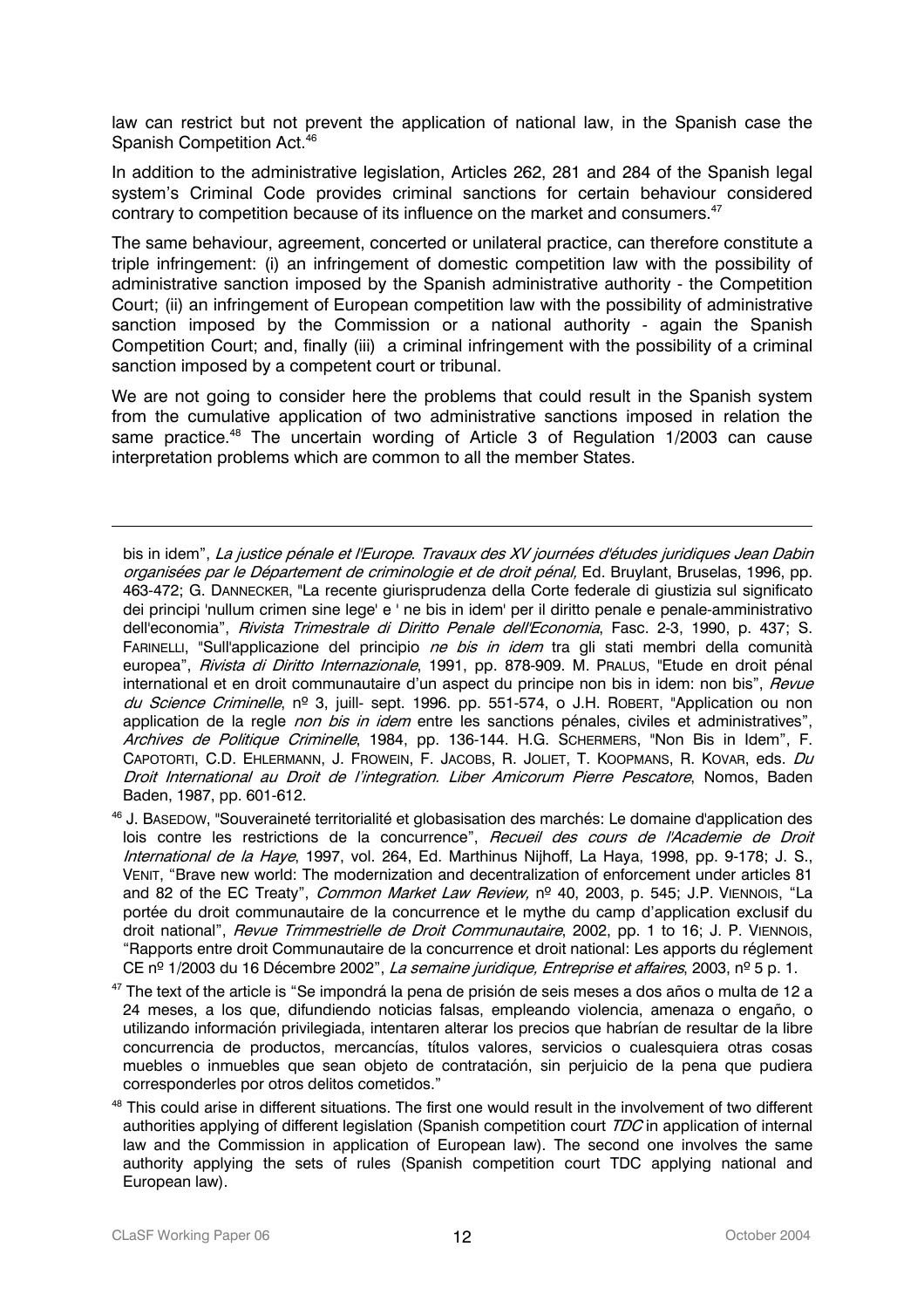We shall restrict our analysis to a reflection on the possible implications in the Spanish system of a criminal prosecution.<sup>49</sup>

In the Spanish legal system, since the entry into force of the Constitution of 1978, the interpretation of the principle of double jeopardy (ne bis in idem) provides a very high level of protection for parties.<sup>50</sup> Because of historical or political reasons, or because of the immaturity of the Spanish system of constitutional guarantees, the Spanish legal order appears to be one of the European systems where the fundamental rights of the individuals are respected with more zeal. This is clear with respect to both the law and its application and interpretation.<sup>51</sup> This general point is cogent in relation to the rights of defence and principles underlying any administrative procedure which may result in a sanction, and is highlighted in respect of the principle of double jeopardy (*ne bis in idem).<sup>52</sup>* Accordingly, it is our view that the Spanish legal system implies a higher level of guarantee than the one of the Council of Europe Rome Convention for the Protection of Human rights and Fundamental Freedoms of 1950. 53

Art 6 of the 1950 Convention restricts the scope of the protective principle to criminal proceedings. 54 However, after the landmark judgment of the European Court of Human Rights in  $\ddot{Q}$ ztürk,<sup>55</sup> there is an independent concept of "criminal matters" which allows the application of the principle, under certain conditions, to punitive administrative sanctions.<sup>56</sup>

<sup>51</sup> The historical and political reasons are analysed by F. J. LEON VILLALBA, Acumulación de sanciones penales y administrativas, Sentido y alcance del principio ne bis in idem, Ed. Bosch, Barcelona, 1998, pp. 31-77.

52 F. Sanz Ganpasegui, *La potestad sancionadora de la Administración: la Constitución española y el* Tribunal Constitucional, Ed. Revista de Derecho Privado, Madrid, 1985, p. 129.

Oxford, 1991, p. 97; H. G. SCHERMERS, "Non Bis in Idem", *Du Droit International au Droit de* l'integration. Liber Amicorum Pierre Pescatore, F. Capotorti, C.D. EHLERMANN, J. FROWEIN, F. Europe. The administration and you. Principles of administrative law concerning the relations <sup>53</sup> T. MERON, Human Rights and Humanitarian Norms as Customary law, Ed. Claredon Paperbacks, JACOBS, R. JOLIET, T. KOOPMANS, R. KOVAR, Ed. Nomos, Baden Baden, 1987, p. 607; COUNCIL OF between administrative authorities and private persons. A handbook, Ed. Council of Europe Publishing, 1996, p. 30.

<sup>54</sup> R. GARCIA ALBERO, 'Non bis in idem' Material y Concurso de Leyes Penales, Ed. Cedes, Derecho penal, Barcelona, 1995, p. 88.

55 Judgment of February 21 1984. Publications of the European Court of Human Rights, Series A, Vol. 73. The matter deals with a Turkish citizen in Germany, who appealed before the tribunals against a monetary sanction imposed under the Gesetz über Ordnungswidrigkeiten 1968, because of a traffic infringement. Mr. Öztürk alleged violation of the guarantees of the article 6.3 CEDH and, when this was rejected by the domestic courts he appealed before the European Commission of Human rights.

 $\ddot{ }$ 

<sup>&</sup>lt;sup>49</sup> T.H. WEIGEND, "The legal and practical problems posed by the difference between criminal law and administrative law", Revue International de Droit Penal, 1988, nº. 1 and 2, pp. 84.

la Administración y jurisdicción penal en el orden social, 1990, p. 111. 50 J. GARBERI LLOBREGAT, El Procedimiento administrativo sancionador. Comentarios, Jurisprudencia, Formularios y Legislación, Ed. Ed. Tirant Lo Blanch, Valencia, 1994, pp. 177; E. GARCÍA DE ENTERRÍA, "La incidencia de la Constitución sobre la potestad sancionadora de la Administración", Revista Española de Administración Pública, nº 29, 1981, p. 362; S. LORENZO, Sanciones Administrativas, Ed. Julio César Faira, Uruguay, 1996; A., NIETO, "El principio non bis in idem", Revista Vasca de Administración Pública, 1990, nº 28, pp. 157-170; J. M. TRAYTER JIMENEZ, V. AGUADO I CUDOLA, *Derecho Administrativo Sancionador: Materiales*, Ed. Cedes, Derecho Administrativo, Barcelona, 1995, pp. 71-88; J. J.QUERALT, El Principio non bis in idem, Ed. Tecnos, Colección Jurisprudencia Práctica, Madrid, 1992, p. 9; S. REY GUANTER, Potestad sancionadora de

<sup>56</sup> M. DELMAS MARTY, C. TEITGEN COLLY, Punir sans Juger?. De la Répresion Administrative au Droit Administrartif Pénal, Ed. Economica, París, 1992, p. 100; M. G. RUBIO DE CASAS, "Potestad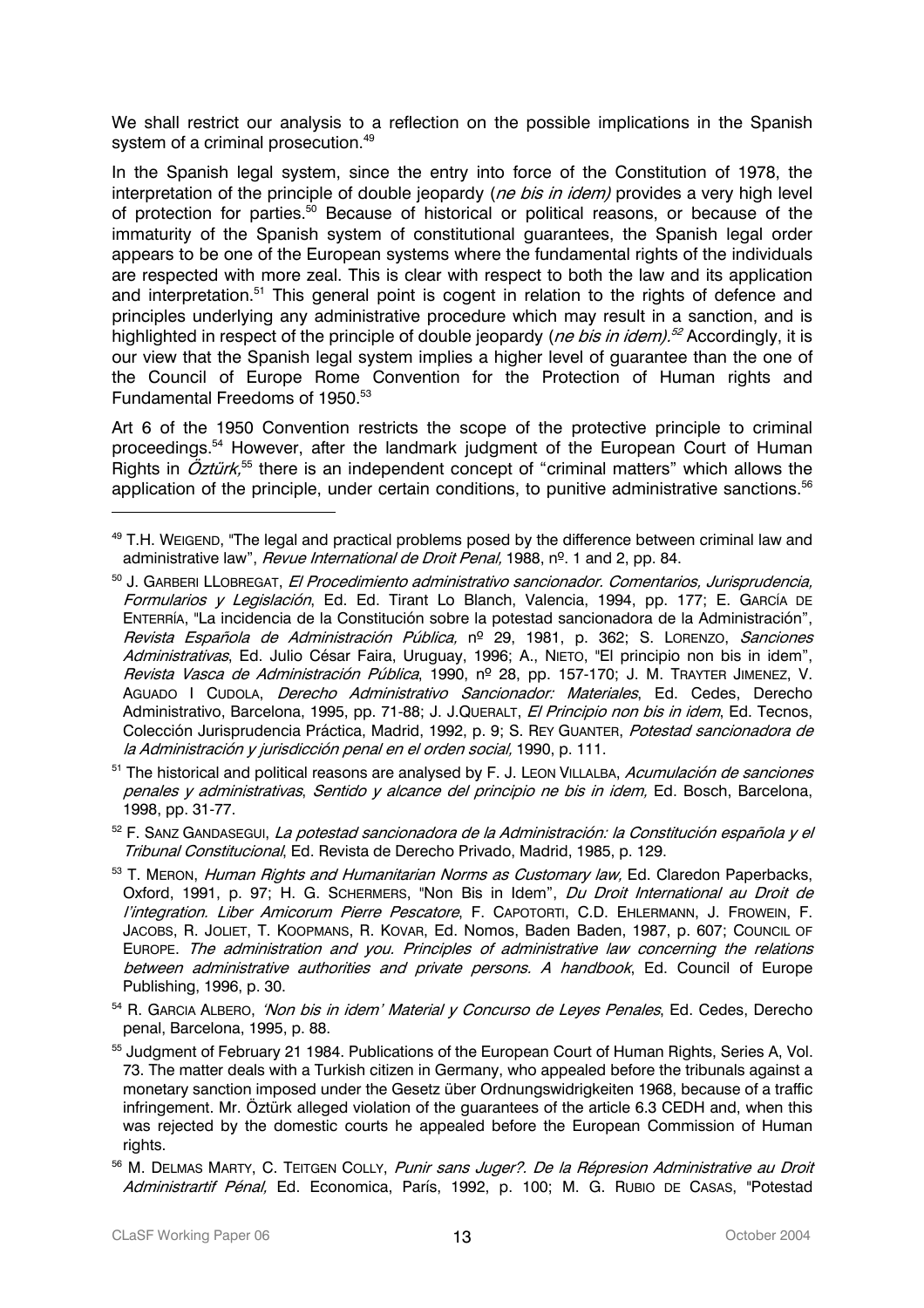The sanctions which can be imposed in competition law can clearly be considered within that category.<sup>57</sup> In any event, the prohibition on double jeopardy is respected where the second sanction imposed takes into consideration any prior sanction in order to respect the principle of proportionality.<sup>58</sup> This is the same interpretation applied by the Court of Justice in all cases since its historical judgment in *Walt Wilhelm*.<sup>59</sup>

sancionatoria de la administración y garantía del administrado. Comentario a la Sentencia del Tribunal Europeo de Derechos Humanos de 21 de Febrero de 1984: el caso Ötztürk", *Revista de* administración pública, nº 104 1984, pp. 375 and 390; L.E. PETTITI, "Les principes généraux de droit pénal dans la Convention européenne des droits de l'homme", *Revue de Science Criminelle et de* Droit Pénal Comparé, vol. 1, enero-marzo, 1987, p. 174; J. PRALUS-DUPUY, "L'article 6 de la Convention européenne de sauvegarde des droits de l'homme et les contentieux de la répresion disciplinaire", *Revue du Science Criminelle*, nº 4, 1995, pp. 723-749.

A. Nieto Martin, *Fraudes Comunitarios Fraudes Comunitarios. Derecho Penal Económico* <sup>57</sup> J. BIANCARELLI, "Les Principes généraux du Droit communautaire applicables en matière pénale", Revue de Science Criminelle et de Droit Pénal Comparé, 1987, pp. 131-166; M. DELMAS MARTY, C. TEITGEN COLLY, "France. Vers un droit administratif pénal?", *Etude sur les systèmes de sanction* administratives et pénales dans les Etats membres des communautés européennes, Ed. Commission des Communautés Européennes, Bruselas, 1994, p. 210; C. HARDING, European Community Investigations and Sanctions. The Supranational Control of Bussiness Delinquency, Ed. Leicester University Press, Londres, 1993, p. 123; H. JOHANNES, "Le droit pénal et son harmonisation dans les Communautés européennes", *Revue Trimestrielle de Droit Européen*, 1971, p. 347; K. LENAERTS, I. MASELIS, "Procedural rights and issues in the enforcement of the articles 81 and 82 of the EC Treaty", en *Fordham International Law Journal*, Junio 2001; A. NIETO MARTÍN, "Aspectos de la protección penal y sancionadora de la libre competencia", Estudios de Derecho Penal Económico, Ediciones de la Universidad de Castilla-La Mancha, Madrid, 1994, pp. 111-137; Europeo, Ed. Praxis, Barcelona, 1996, p. 167; A. NIETO MARTÍN, "Ordenamiento comunitario y Derecho Penal económico español. Relaciones en el presente y en el futuro", Administración Pública, nº 34, Septiembre 1995, p. 607; K. TIEDEMANN, "Europäishes Gemeinschaftsrecht und Strafrecht", Neue Juristische Wochenschrift, 1993, p. 29; J.A.E VERVAELE, "Procédures communautaires: enquête et mise en œuvre des sanctions", M. DELMAS MARTY, Quelle politique pénale por l'Europe, Ed. Economica, 1993, p. 256; R. WINKLER, Die Rechtsnatur del Geldbuße im der Europäischen Wirtschaftsgemeinschaft. Ein beitrag zum Wirtschaftsstrafrecht der Europäischen gemeinschaften, Ed. J.C.B. Mohr, Tubinga, 1971, pp. 100.

<sup>58</sup> J. H. ROBERT, "Application ou non application de la regle *non bis in idem* entre les sanctions pénales, civiles et administratives", Archives de Politique Criminelle, 1984, p. 144; D. SPINELLIS, "The legal and practical problems posed by the difference between criminal law and administrative law", Revue International de Droit Penal, 1988, p. 223

Chemie GmbH, Hoechst AG, Imperial Chemical Industries plc (ICI)/Comisión, Rec. 2002, para. 54-<sup>59</sup> Case T-14/68, 13 February 1969, Walt Wilhelm v Commission of the European Communities, ECR. 1969-I, p. 15, Advocate General Roemer. This judgment begins a jurisprudence that has not changed until more recently; see C-238/99 P, C-244/99 P, C-245/99 P, C-247/99 P, C-250/99 P to C-252/99 P and C-254/99 P 15 October 2002, Limburgse Vinyl Maatschappij NV (LVM), DSM NV and DSM Kunststoffen BV, Montedison SpA, Elf Atochem SA, Degussa AG, Enichem SpA, Wacker-69. R.H. LAUWAARS, "Annotation", Common Market Law Review, 1969, pp. 489-490; M. ZULEEG, "Der Rang des europäischen im Verhältnis zum nationalen Wettbewerbsrecht", Europarecht, 1990, pp. 123-134; U.B. HENRIKSEN, Anti-competitive State Measures in the European Community. An Analysis of the Decisions of the European Court of Justice, Ed handelshojskolens, Dinamarca, 1994, p. 21; C. Hootz, "Anmerkung", Europarecht, 1969, pp. 151-153, J. BouLouis, R.M. CHEVALIER, Grands arrets de la Cour de Justice des Communnautes europeennes, Tomos I y II, Ed. Dalloz Sirey, 1983, pp. 249.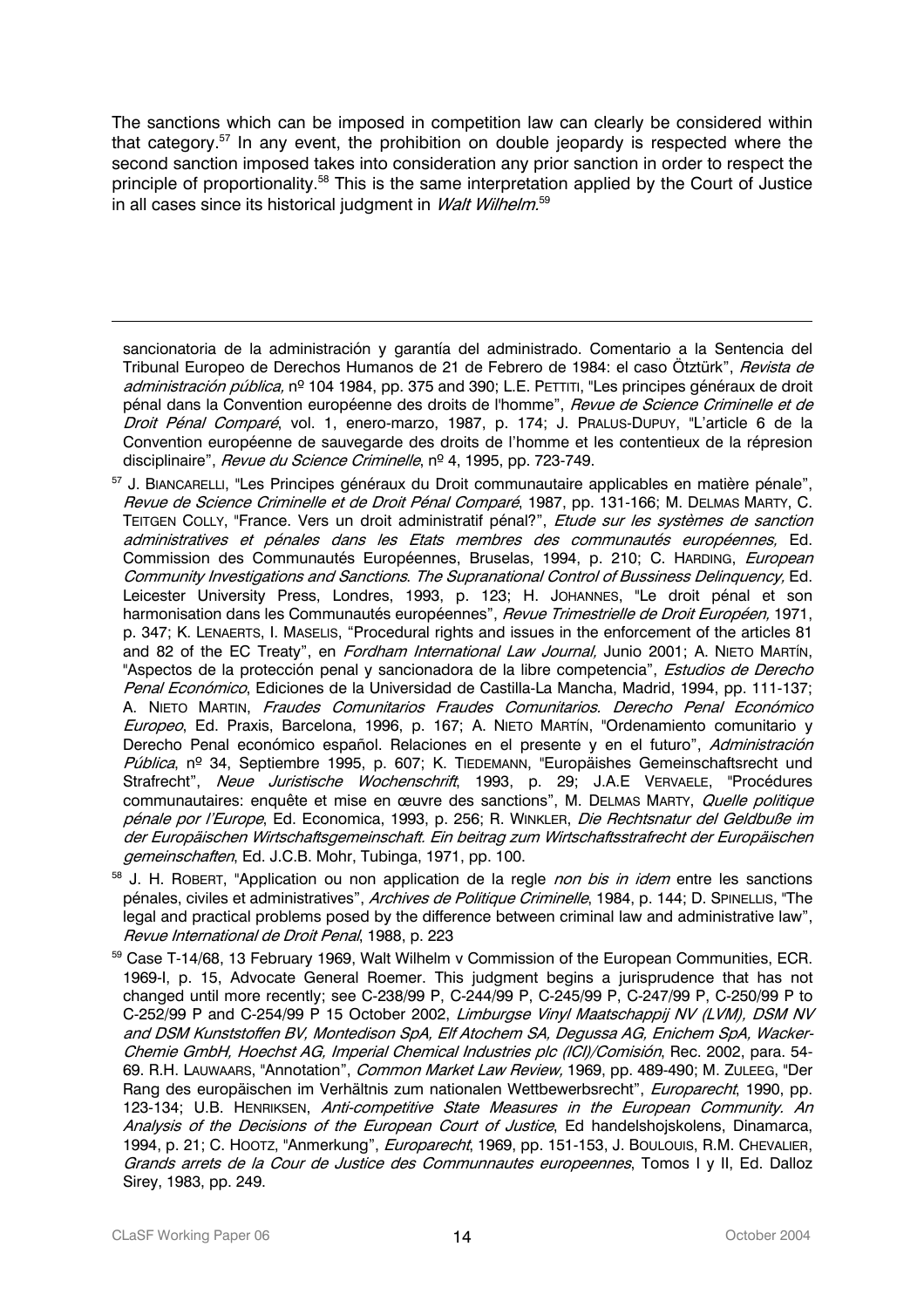However, that interpretation is not accepted in the Spanish legal order.<sup>60</sup> In the Spanish legal system the principle of prohibition of double jeopardy receives a considerably wider interpretation, incorporating two different aspects.<sup>61</sup>

First, the interest protected by the norm that contains the infringement and sanction has absolutely no importance. Accordingly, in Spain it is not possible to sanction the same behaviour twice by applying two different rules even if the legal interests protected by them are not the same. It must be stressed that the principle of double jeopardy can be applied in relation to different criminal proceedings, different administrative procedures and even as between criminal and administrative proceedings. A criminal sanction does not only reduce the extent of an administrative sanction, it simply prevents its imposition.<sup>62</sup>

To avoid unfair outcomes, the Spanish model gives priority to the criminal proceedings. It takes into account that the interests protected by the criminal rules are more important, and therefore if there is a criminal infringement, the criminal procedure prevails and must take place.<sup>63</sup>

There are some exceptional examples in which the administration of justice malfunctions and the administrative procedure proceeds first and leads to the imposition of a sanction. That extreme situation prevents the criminal proceedings from taking place.<sup>64</sup>

Secondly, in the Spanish legal order the principle of prevention of double jeopardy means not only a prohibition of double sanctions, but requires a prohibition on double prosecution. The purpose of the principle is not only to reduce the quantity of the sanctions, or to take them into consideration in order to guarantee the principle of proportionality of the final

 $\ddot{ }$ 

Cases PaLLares, *Derecho Administrativo de la Defensa de la Competencia*, Ed. Marcial Pons, <sup>60</sup> Vid. A. L., CALVO CARAVACA; M. P., CANEDO ARRILLAGA, "El principio non bis in idem en Derecho Comunitario de Defensa de la competencia" in A. L., CALVO CARAVACA; P., BLANCO MORALES, Derecho Comunitario de Defensa de la Competencia, Ed. Colex, Madrid, 2000, pp. 407-429; L. Madrid, 1995, p. 62.

<sup>&</sup>lt;sup>61</sup> A. NIETO GARCIA, *Derecho Administrativo Sancionador*, Ed. Tecnos, 2º Edición, Madrid, 1994, p. 398; J. Suay Rincon, *Sanciones administrativas*, Ed. Publicaciones del Real Colegio de España, Bolonia, 1989.

 $62$  Except where the rules have different scope and purpose (for example if a public official commits an infringement, the general sanction can be imposed together with a particular sanction due to the special nature of the offender. See the decision of the Spanish Competition Court (Expte 557/03 cit. and decision of the 3 November 2003, Expte. 536/02)

<sup>63</sup> J.J GONZALEZ RIVAS, Las Sanciones Administrativas en la Doctrina Jurisprudencial del Tribunal Constitucional, del Tribunal Supremo, de la Audiencia Nacional y de los Tribunales Superiores de Justicia, Ed. Actualidad, 1994, pp. 44; J. GONZALEZ PÉREZ, Comentarios a la Ley de Procedimiento Administrativo, Ed. Civitas, Madrid, 1991, pp. 1267; A. LUCIANO PAREJO, A. JIMENEZ BLANCO, L. ORTEGA ALVAREZ, Manual de Derecho Administrativo, Ed. Ariel Derecho, Barcelona, 1990, pp. 251, E. RIVERA TEMPRANO, "Principios de la potestad sancionadora en la ley 30/92", Cuadernos de Derecho Judicial. Estudio de la L.R.J. de las Administraciones Públicas y del procedimiento administrativo común, Tomo II, Ed. Consejo General del Poder Judicial, Madrid, Abril de 1994, pp. 173-175; J.M. TRAYTER, "El principio non bis in idem en la jurisprudencia", Poder Judicial, nº 22, 1991; A. PRIETO SANCHIS, "La jurisprudencia constitucional y el problema de las sanciones administrativas en el Estado de Derecho", *Revista Española de Derecho Constitucional*, nº 4, 1982, pp. 115; A. DOMINGUEZ VILA, Constitución y Derecho Sancionador Administrativo, Ed. Gobierno de Canarias, Marcial Pons, Madrid, 1997.

<sup>&</sup>lt;sup>64</sup> C. FERNANDEZ CANALES, "Potestad sancionadora de la Administración Pública y Principio non bis in idem. Comentario a la STS (Sala 3ª Secc. 7ª) de 7 de Julio de 1992", La Ley, 1992-4, p. 515; A. MUÑOZ QUIROGA, "El Principio non bis in idem. Comentario a la Sentencia del Tribunal Constitucional de 3 de octubre de 1983, recurso de amparo", Cívitas Revista Española de Derecho Administrativo, Enero- Marzo 1985, nº 45, pp. 129-142.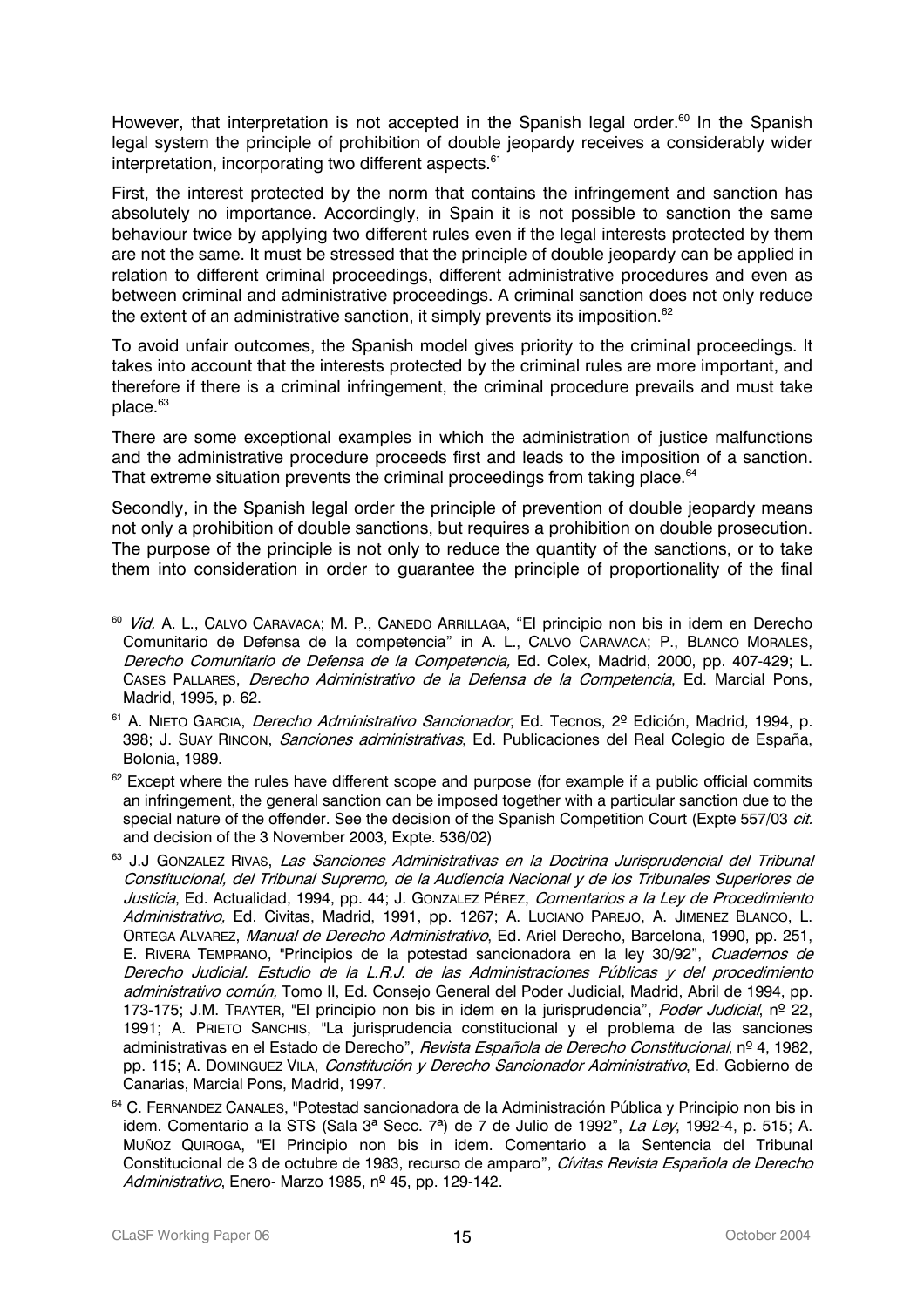sanction. Its purpose is to avoid or prevent a second procedure in relation to the same facts which have already been analysed. 65

Tying together this interpretation of the prohibition of double jeopardy, in the context of the parallel application of European and national competition law we can envisage a range of potential problems.

We could envisage the following hypothetical situation. Suppose that the Spanish Competition Court begins a procedure in order to enforce the Spanish competition rules. Thereafter, the Spanish NCA reaches the conclusion that the same practice can also constitute a criminal infringement and, if that is the case, lead to a criminal sanction. In that situation, it is certain that the Spanish Competition court (that is, we must remember, an administrative authority) would close its procedure. The Spanish authority would respect the preference for the criminal court's jurisdiction to carry out the prosecution of the behaviour, under Art 55 of the Spanish Competition Act. Respect for the principle of prevention of double jeopardy would prevent the administrative authority from continuing with its procedure even once the criminal proceedings had been completed. Accordingly, the criminal process and sanction would prevent the application of an administrative sanction.

We can think of no reason which would compel the administrative Spanish authority to change this interpretation and practice in the context of enforcing European competition law. The problem in this situation would be that the approach of the Spanish Competition Court is likely to diverge from that adopted by other national authorities. As a result of differing interpretations of the double jeopardy principle in other legal orders – for example in France<sup>66</sup> – any infringement would be afforded differential treatment depending on the

 $\ddot{ }$ 

<sup>&</sup>lt;sup>65</sup> E. C. MANZANO MORENO, "El ilícito penal y el administrativo, el principio non bis in idem y la jurisprudencia", *Boletín de información del Ministerio de Justicia*, 15 de Junio 1985, nº 1386, pp. 3-14.

l'Europe. Travaux des XV journées d'études juridiques Jean Dabin organisées par le Département démocraties contemporaines, Ed. Economica, París, 1993, p. 268; J. Moungeon, *La répression dans les Etats membres des communautés européennes,* Ed. Commission des Communautés <sup>66</sup> N. COLETTE-BASECQZ, "Une conséquence de la nature pénale de la sanction communautaire au niveau des garanties procédurales: l'application du principe non bis in idem", La justice pénale et de criminologie et de droit pénal, Ed. Bruylant, Bruselas, 1996, p. 465; F. MODERNE, Sanctions administratives et justice constitutionelle. Contribution à l'etude du jus puniendi de l'Etat dans les démocraties contemporaines, Ed. Economica, París, 1993, p. 268; F. MODERNE, Sanctions administratives et justice constitutionelle. Contribution à l'etude du jus puniendi de l'Etat dans les administrative, Ed. L.G.D.J., París, 1967, p. 277; J. PRALUS-DUPUY, "Cumul et non Cumul de Sanctions en Droit Disciplinaire", Recueil Dalloz, 1993, 19º Cahier, Chonique, pp. 135-140; C. TEITGEN COLLY, "Sanctions administratives et autorités administratives indépendantes", Les Petites Affiches, 17 enero 1990, nº 8, p. 39; A. VARINARD, E. JOLY-SIBUET, "Les problemes juridiques et pratiques posés par la difference entre le droit pénal et le droit administratif pénal", Revue International de Droit Penal, 1988, p. 209. In other scopes of application, vid. M. DELMAS-MARTY, "Rapport géneral. XIVth International Congress on Penal Law", *Revue International de Droit Pénal*, vol. 59, 1988, pp. 27-64; E. DOLCINI, "Les problemes juridiques et pratiques posées par la difference entre le droit criminel et le droit administratif penal", Revue International de Droit Pénal, 1988, nº 1-2, p. 290; EUROPEAN COMMISSION *Etude sur les systèmes de sanction administratives et pénales* Européennes, Bruselas, 1994; J. FARIA COSTA, J., "Rapport au colloque de Stockholm. Les problemes juridiques et pratiques posés par la différence entre le droit criminel et le droit administratif pénal", *Revue International de Droit Penal*, 1988, nº 1-2, p. 347; G. GRASSO, "Nuove prospettive in tema di sanzioni amministrative comunitarie", Rivista Italiana di Diritto Pubblico Comunitario, nº 5, 1994, pp. 870-872; O. LAGODNY, "Teileuropäisches ne bis in idem durch Art. 54 des Schengener Durchfürungsübereinkommen (SDU)", Neue Zeitschrift für Strafrecht, 1997, 15 Junio 1997, pp. 265-266; A.M. SANDULLI, Le sanzioni amministrative pecuniarie, Ed. Jovene, Napoles, 1983, p. 133.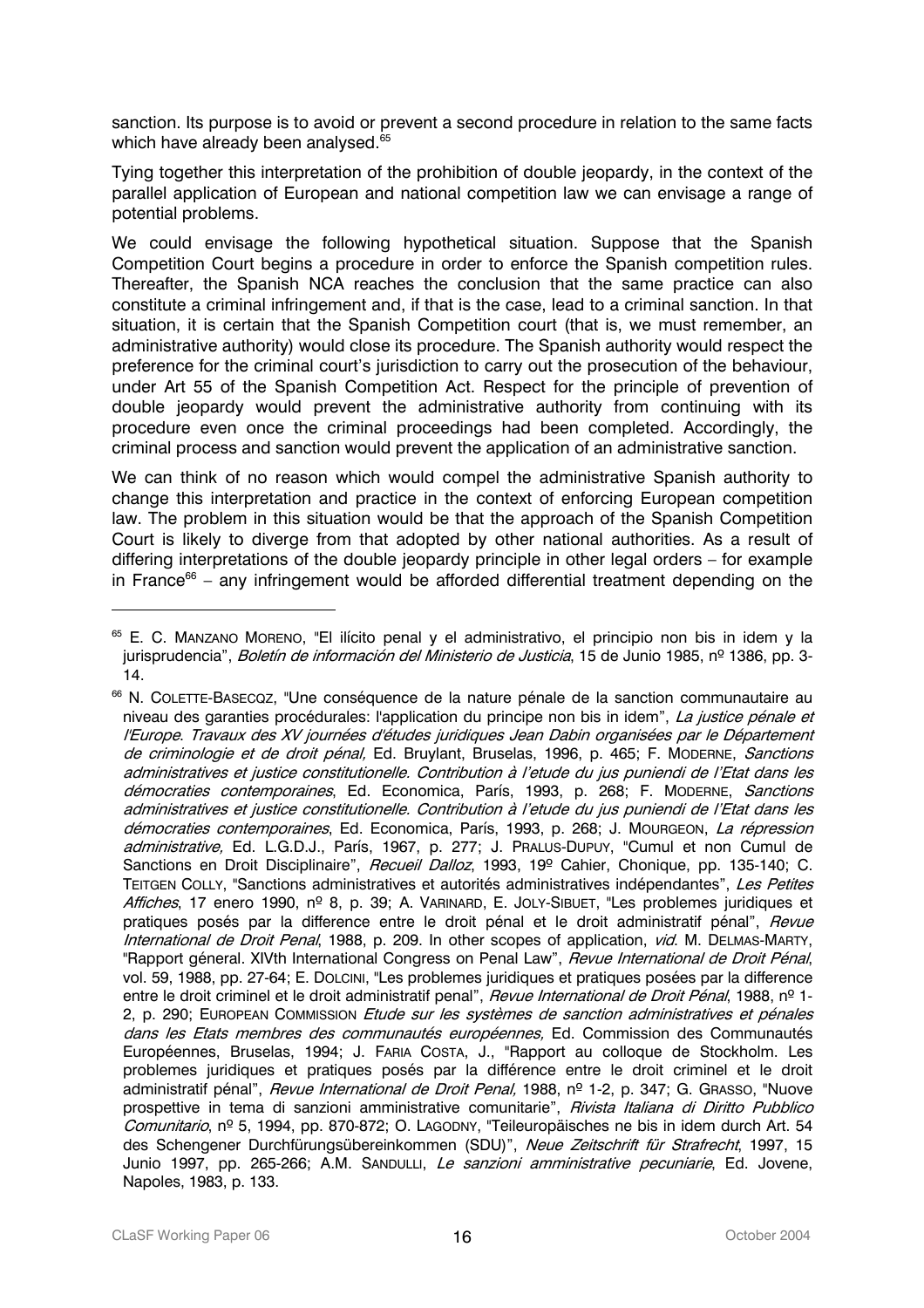competent national authority. The solution would be also different if the Commission decided to initiate proceedings in order to apply Articles 81 and 82.

Can the principle of uniform application of European competition law be guaranteed in this situation, taking into consideration that the same practice can be sanctioned because of breach of Arts 81 and 82 of the Treaty by some national authorities or the Commission and not by other national authorities, in our case the Spanish one? In this situation there may be a problem of forum shopping among the different national authorities where complainants seek to avoid the competence of NCAs in States which afford greater protection to the rights of companies? On the other hand it may also be feasible for defending companies to encourage NCAS in certain states to proceed against them under the criminal process where they consider the criminal sanction would not be particularly serious in order to avoid the imposition of a more 'punitive' administrative sanction? Is it foreseeable that in this situation, in disregard of the Network case allocation principles the Commission or another NCA would consider that is better placed to deal with an alleged infringement in order to avoid the non-application of sanctions envisaged by European competition law? It is clear that there are a number of questions concerning the *non bis in idem* principle and wider issues of the protection of the rights of defence in the new Network which have still to be answered.

#### E The Application of Leniency Programmes in the Spanish Legal System

There is currently no provision for leniency programmes in the Spanish legal system.<sup>67</sup> despite their development in a number of other European Union States. However in Spain the introduction of a leniency programme could be problematic for a number of reasons.

First, due to the administrative character of the Spanish competition Court, competition law procedure is governed by the general rules on administrative procedure, under Art 50 Spanish Competition Act. These rules establish the principle of legality of the Administration as one of the governing principles of all Spanish administrative procedure. In fact this principle is considered a guarantee to individuals of protection against the power of discretion of the Administration. That principle would prevent the administration in our system from admitting an application based on the informers impunity: if the administrative body begins a procedure and considers that there is an infringement, it is obliged to impose the sanction fixed by law. A Spanish administrative body can not decide whether or not to impose such a sanction.

The closest aspect in the Spanish system to a leniency programme is the process of 'conventional termination of the procedure', under Art 36 of the Spanish Competition Act.<sup>68</sup> This provides for the possibility of reaching an agreement between the individual and the Administration which puts an end to the procedure and results in a reduction of the sanction imposed if an agreed voluntary payment of the sanction takes place before adoption of the final decision. 69

 $67$  In the web page of the Commission one can find a list of the EU Member states that can operate a Leniency Programme. Of course Spain is not there because of the reasons we have highlighted. **Vid. COMMISSION OF THE EUROPEAN UNION** 

http://europa.eu.int/comm/competition/antitrust/legislation/authorities with leniency programme.p df.

<sup>&</sup>lt;sup>68</sup> M. Pedraz, "Cuestiones que plantea la aplicación en España de los sistemas de clemencia en defensa de la competencia", Anuario de Competencia, 2002, pp. 327-362.

<sup>&</sup>lt;sup>69</sup> See also art. 88 of Act 30/92 which contains the general administrative procedurein Spain. See also art. 8 of Royal Decree 1398/1993.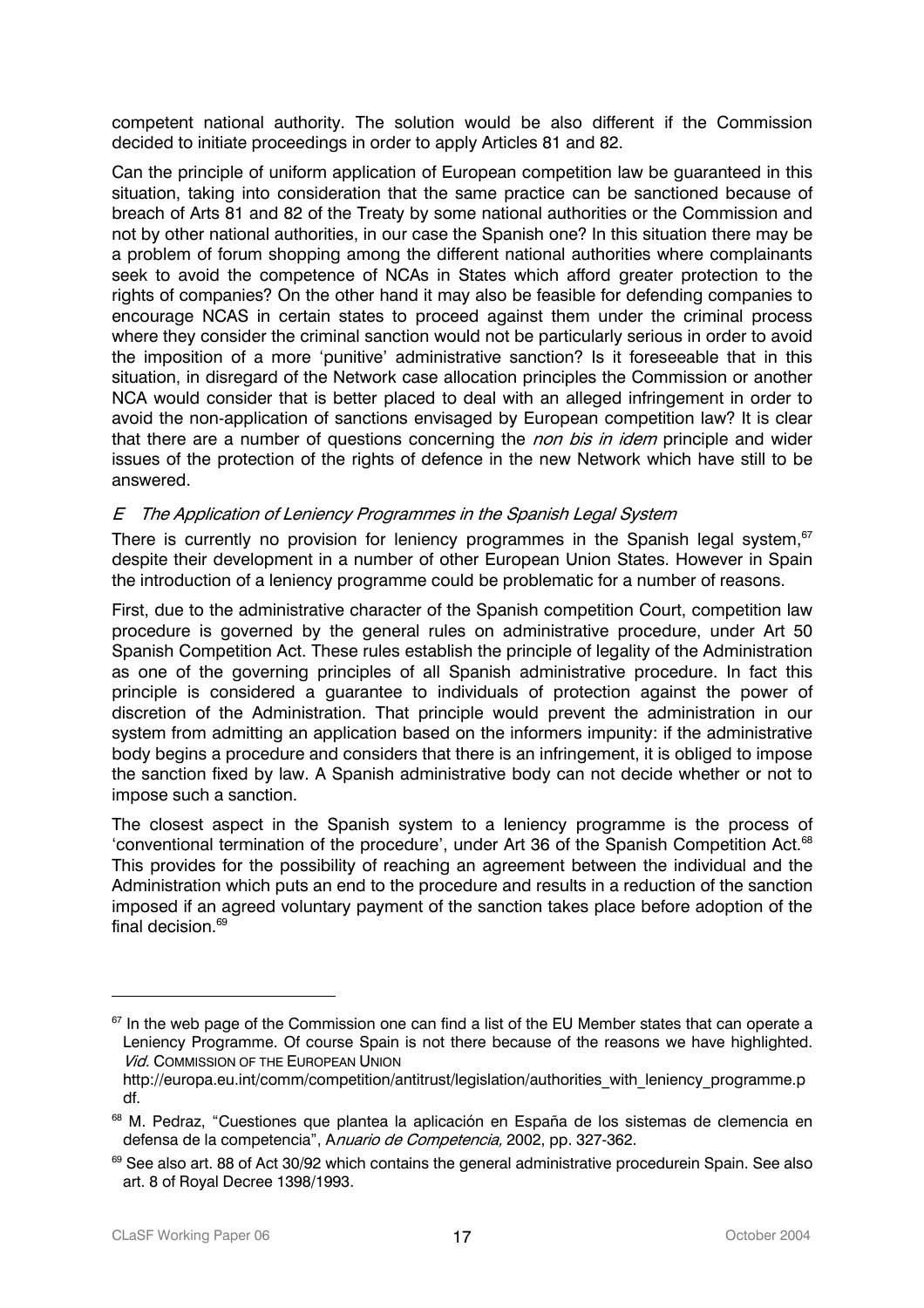It should be stressed that the application of the legality principle is not contrary to the application of what is called the *principio de oportunidad* which governs Spanish administrative procedure, per Art 1(3) Spanish Competition Act, as under Community law.<sup>70</sup> In applying that principle, the administration may decide not to begin proceedings for reasons of general interest. Nonetheless, the authorities retain full discretion in deciding whether or not to investigate a case. The existence of this principle does not seem to be, in our opinion, a good way to solve the problem of the absence of a leniency programme.

This is partly because we have to acknowledge that leniency programmes initiate procedures which conclude with sanctions for the most serious infringements of the competition law rules. Accordingly, we do not consider inactivity of the administrative authority as the best solution to the leniency issue. Another problem related to the leniency problem is the co-existence within the Spanish our legal system of criminal rules dealing with anticompetitive activity. In Spain, if an administrative authority has knowledge of activity which may be subject to criminal sanction, that authority is required to inform the competent criminal court about the factual background.

In the criminal field, the solution to the leniency problem is in fact considerably more complicated. In Spain there is a Public Prosecution Service rule (1989) which sets out what is known as the principle of *consensus.<sup>71</sup>* In accordance with that rule, the individual who admits which are considered as constituting criminal activity can have their sanction reduced. Furthermore, in order to make this solution possible, and if a third person is part in proceedings, that third person must accept the agreement and the accused person must also assume any civil liability directly derived from the crime. Nonetheless, even in that situation, the court can not avoid imposing a sanction altogether.

Bearing in mind that the administrative authority is forced to stay its proceedings when a criminal procedure begins, it is difficult to envisage how a leniency programme could be established in Spain, and this again raises the issue of forum shopping and problems in the uniform application of European competition law, where there are different approaches to the question of leniency within the European Competition Network.

Finally the leniency issue raises another potential problem. The Notice on cooperation within the Network of Competition Authorities provides that the competition authorities will transmit the information contained in a leniency application to the other members of the network with the consent of the applicant. In such cases, however, information submitted to the network will not be used by the other members of the network as the basis for starting an investigation on their own behalf whether under the competition rules of the Treaty or in the case of national authorities under the national competition laws (administrative or criminal in our legal order) or other laws (like for example the legislation on tax law).<sup>72</sup>

In the same Notice we have a group of situations in which the consent of the applicant for the transmission of information to other authorities of the network is not considered necessary. The first concerns situations in which the national authority has also received a leniency application relating to the same infringement from the same applicant as the transmitting authority. The second deals directly with the national authority. If the requesting national authority has provided a written commitment that neither the information transmitted to it nor any other information it may obtain, will be used by it or by any other

<sup>70</sup> J.C. FOURGOUX, "L'exercise du pouvoir discretionnaire de la Commission des Communnautés européennes en matière de concurrence. Tentative d'extension et coup de frein par la juridiction communautaire", Revue de Science Criminelle, 2002, pp. 599-603.

<sup>71</sup> See the judgment of the Tribunal de lo Penal of Madrid of 21 January 2003 in application of art. 285 of our Criminal Code.

<sup>&</sup>lt;sup>72</sup> See pr. 39 of the Commission Notice. *cit.*